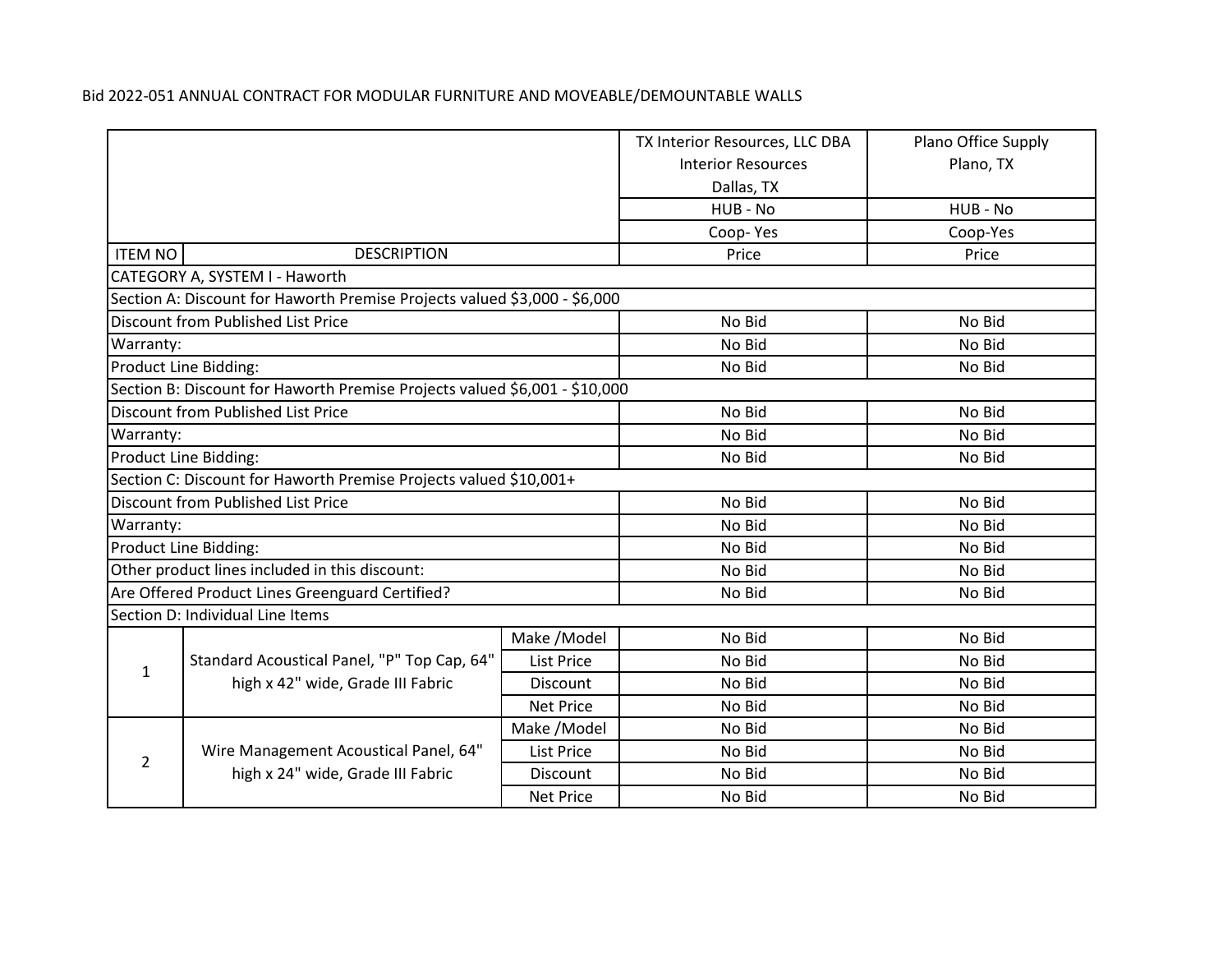|                |                                                           |                   | TX Interior Resources, LLC DBA | Plano Office Supply |
|----------------|-----------------------------------------------------------|-------------------|--------------------------------|---------------------|
|                |                                                           |                   | <b>Interior Resources</b>      | Plano, TX           |
|                |                                                           |                   | Dallas, TX                     |                     |
|                |                                                           |                   | HUB - No                       | HUB - No            |
|                |                                                           |                   | Coop-Yes                       | Coop-Yes            |
| <b>ITEM NO</b> | <b>DESCRIPTION</b>                                        |                   | Price                          | Price               |
|                | CATEGORY A, SYSTEM I - Haworth                            |                   |                                |                     |
|                | Section D: Individual Line Items                          |                   |                                |                     |
|                |                                                           | Make / Model      | No Bid                         | No Bid              |
| $\overline{3}$ | Standard Tackable Acoustical Panel, "P", 80"              | <b>List Price</b> | No Bid                         | No Bid              |
|                | high x 30" wide, Grade III Fabric                         | <b>Discount</b>   | No Bid                         | No Bid              |
|                |                                                           | <b>Net Price</b>  | No Bid                         | No Bid              |
|                |                                                           | Make /Model       | No Bid                         | No Bid              |
|                | Glazed Panel, "P", 64" high x 24" wide                    | <b>List Price</b> | No Bid                         | No Bid              |
| 4              |                                                           | Discount          | No Bid                         | No Bid              |
|                |                                                           | <b>Net Price</b>  | No Bid                         | No Bid              |
|                | Standard T-Mold Edge Work surface, 24"<br>deep x 36" wide | Make /Model       | No Bid                         | No Bid              |
| 5              |                                                           | <b>List Price</b> | No Bid                         | No Bid              |
|                |                                                           | Discount          | No Bid                         | No Bid              |
|                |                                                           | <b>Net Price</b>  | No Bid                         | No Bid              |
|                |                                                           | Make /Model       | No Bid                         | No Bid              |
| 6              | Standard T-Mold Edge Work surface, 30"                    | List Price        | No Bid                         | No Bid              |
|                | deep x 72" wide                                           | Discount          | No Bid                         | No Bid              |
|                |                                                           | <b>Net Price</b>  | No Bid                         | No Bid              |
|                |                                                           | Make /Model       | No Bid                         | No Bid              |
| $\overline{7}$ | Standard Corner Work surface, 42" wide x                  | <b>List Price</b> | No Bid                         | No Bid              |
|                | 30" deep                                                  | Discount          | No Bid                         | No Bid              |
|                |                                                           | <b>Net Price</b>  | No Bid                         | No Bid              |
|                |                                                           | Make / Model      | No Bid                         | No Bid              |
| 8              | Peninsula Work surface, 36" wide x 60" long               | <b>List Price</b> | No Bid                         | No Bid              |
|                |                                                           | Discount          | No Bid                         | No Bid              |
|                |                                                           | <b>Net Price</b>  | No Bid                         | No Bid              |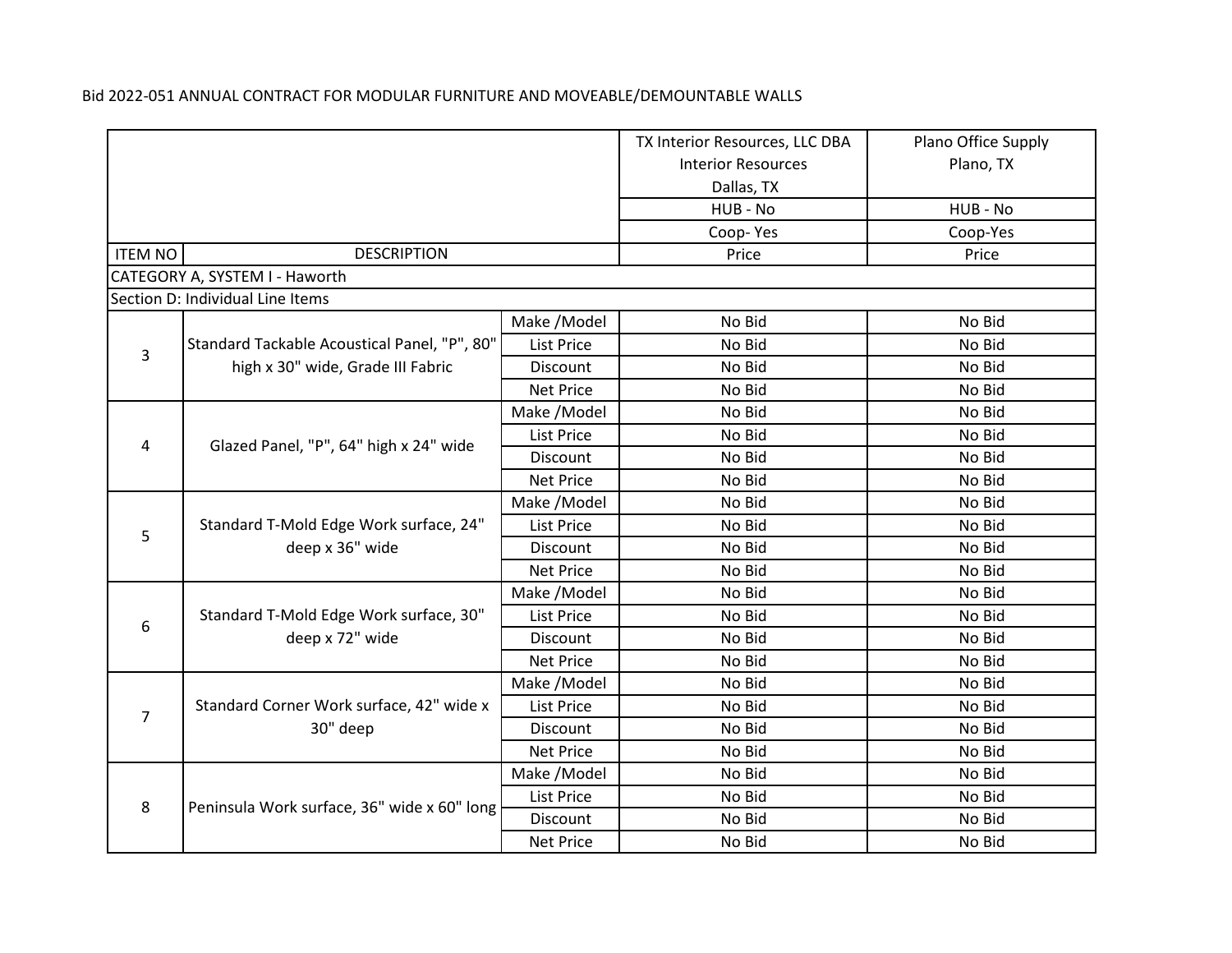|                |                                                            |                   | TX Interior Resources, LLC DBA | Plano Office Supply |
|----------------|------------------------------------------------------------|-------------------|--------------------------------|---------------------|
|                |                                                            |                   | <b>Interior Resources</b>      | Plano, TX           |
|                |                                                            |                   | Dallas, TX                     |                     |
|                |                                                            |                   | HUB - No                       | HUB - No            |
|                |                                                            |                   | Coop-Yes                       | Coop-Yes            |
| <b>ITEM NO</b> | <b>DESCRIPTION</b>                                         |                   | Price                          | Price               |
|                | CATEGORY A, SYSTEM I - Haworth                             |                   |                                |                     |
|                | Section D: Individual Line Items                           |                   |                                |                     |
|                |                                                            | Make / Model      | No Bid                         | No Bid              |
| 9              | Overhead Storage Cabinet, w/Door & Lock,                   | <b>List Price</b> | No Bid                         | No Bid              |
|                | 42" wide x 14-1/4" deep                                    | <b>Discount</b>   | No Bid                         | No Bid              |
|                |                                                            | <b>Net Price</b>  | No Bid                         | No Bid              |
|                |                                                            | Make /Model       | No Bid                         | No Bid              |
| 10             | Open Bookshelf, Half Height, 30" wide x 13-<br>$3/4"$ deep | List Price        | No Bid                         | No Bid              |
|                |                                                            | Discount          | No Bid                         | No Bid              |
|                |                                                            | <b>Net Price</b>  | No Bid                         | No Bid              |
|                | Task Light For use under 30" wide Overhead<br>Storage      | Make / Model      | No Bid                         | No Bid              |
| 11             |                                                            | <b>List Price</b> | No Bid                         | No Bid              |
|                |                                                            | Discount          | No Bid                         | No Bid              |
|                |                                                            | <b>Net Price</b>  | No Bid                         | No Bid              |
|                |                                                            | Make /Model       | No Bid                         | No Bid              |
| 12             | Hanging Pedestal, Box/File Drawers, 19"                    | <b>List Price</b> | No Bid                         | No Bid              |
|                | high x 22-7/8" deep x 15" wide                             | Discount          | No Bid                         | No Bid              |
|                |                                                            | <b>Net Price</b>  | No Bid                         | No Bid              |
|                | Rotates from Side-to-Side 360,                             | Make /Model       | No Bid                         | No Bid              |
| 13             | Accommodates Keyboards up to 18" wide x                    | <b>List Price</b> | No Bid                         | No Bid              |
|                | 9" deep                                                    | Discount          | No Bid                         | No Bid              |
|                |                                                            | <b>Net Price</b>  | No Bid                         | No Bid              |
|                | Rotates from Side-to-Side 360.                             | Make /Model       | No Bid                         | No Bid              |
| 14             | Accommodates Keyboards up to 21-1/2"                       | <b>List Price</b> | No Bid                         | No Bid              |
|                | wide $x 10-1/2$ " deep                                     | Discount          | No Bid                         | No Bid              |
|                |                                                            | <b>Net Price</b>  | No Bid                         | No Bid              |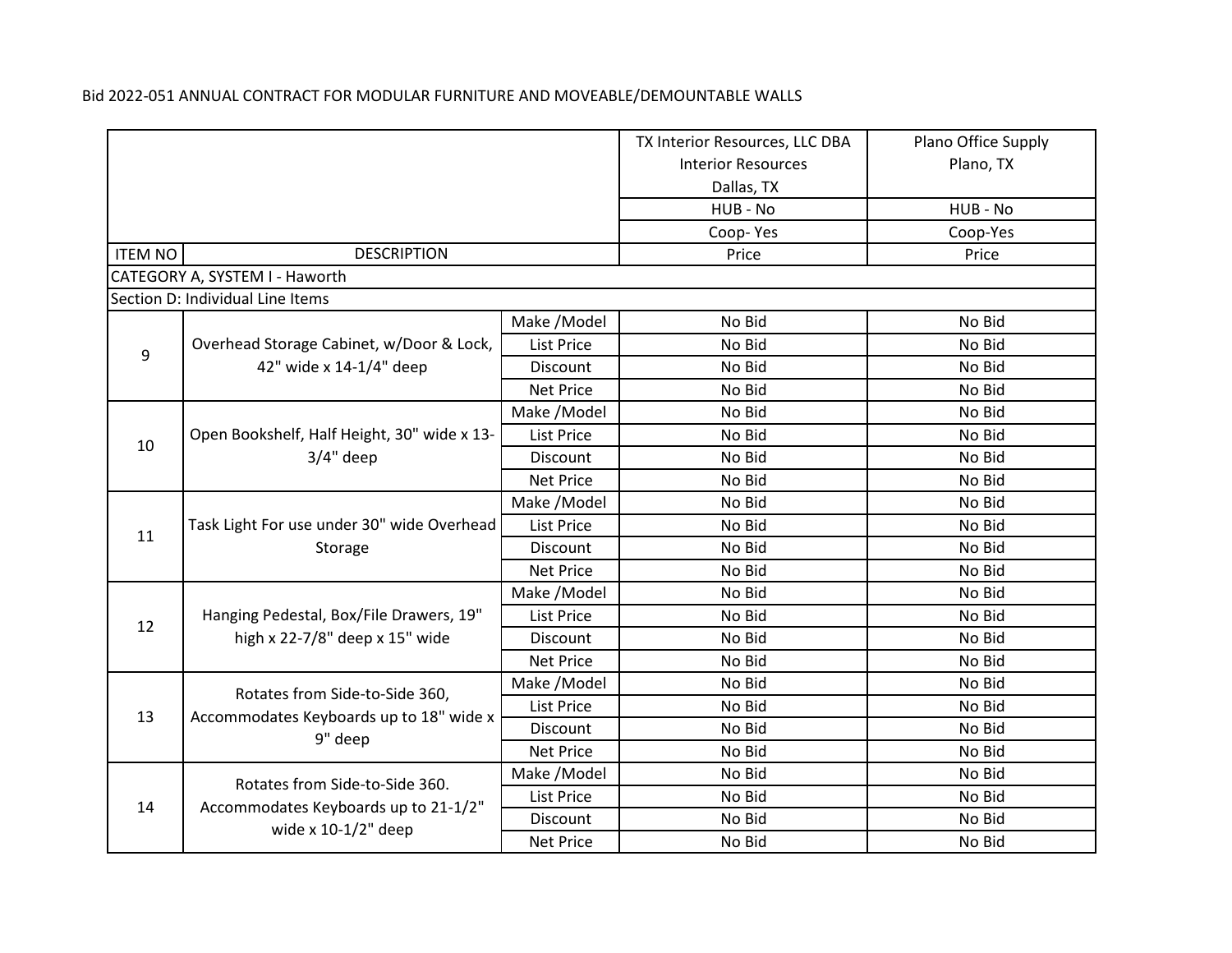|                                    |                                                                           |                           | TX Interior Resources, LLC DBA  | Plano Office Supply             |
|------------------------------------|---------------------------------------------------------------------------|---------------------------|---------------------------------|---------------------------------|
|                                    |                                                                           | <b>Interior Resources</b> | Plano, TX                       |                                 |
|                                    |                                                                           | Dallas, TX                |                                 |                                 |
|                                    |                                                                           |                           | HUB - No                        | HUB - No                        |
|                                    |                                                                           |                           | Coop-Yes                        | Coop-Yes                        |
| <b>ITEM NO</b>                     | <b>DESCRIPTION</b>                                                        |                           | Price                           | Price                           |
|                                    | CATEGORY A, SYSTEM I - Haworth                                            |                           |                                 |                                 |
|                                    | Section D: Individual Line Items                                          |                           |                                 |                                 |
|                                    |                                                                           | Make /Model               | No Bid                          | No Bid                          |
| 15                                 | Fabric Tackboard, 36" wide x 18" high,                                    | <b>List Price</b>         | No Bid                          | No Bid                          |
|                                    | Grade III Fabric                                                          | <b>Discount</b>           | No Bid                          | No Bid                          |
|                                    |                                                                           | <b>Net Price</b>          | No Bid                          | No Bid                          |
|                                    | Bid Total Category A, System I - Haworth:                                 |                           | No Bid                          | No Bid                          |
|                                    | CATEGORY A, SYSTEM II - HON                                               |                           |                                 |                                 |
|                                    | Section A: Discount for HON Accelerate Projects valued \$3,000 - \$6,000  |                           |                                 |                                 |
|                                    | <b>Discount from Published List Price</b>                                 |                           | No Bid                          | 65.10%                          |
| Warranty:                          |                                                                           |                           | No Bid                          | <b>Written Limited Lifetime</b> |
|                                    | Product Line Bidding:                                                     |                           | No Bid                          | <b>HON Accelerate</b>           |
|                                    | Section B: Discount for HON Accelerate Projects valued \$6,001 - \$10,000 |                           |                                 |                                 |
|                                    | <b>Discount from Published List Price</b>                                 |                           | No Bid                          | 65.10%                          |
| Warranty:                          |                                                                           |                           | No Bid                          | <b>Written Limited Lifetime</b> |
| Product Line Bidding:              |                                                                           | No Bid                    | <b>HON Accelerate</b>           |                                 |
|                                    | Section C: Discount for HON Accelerate Projects valued \$10,001+          |                           |                                 |                                 |
| Discount from Published List Price |                                                                           | No Bid                    | 65.10%                          |                                 |
| Warranty:                          |                                                                           | No Bid                    | <b>Written Limited Lifetime</b> |                                 |
| Product Line Bidding:              |                                                                           | No Bid                    | <b>HON Accelerate</b>           |                                 |
|                                    | Other product lines included in this discount:                            |                           | No Bid                          | <b>None</b>                     |
|                                    | Are Offered Product Lines Greenguard Certified?                           |                           | No Bid                          | <b>No</b>                       |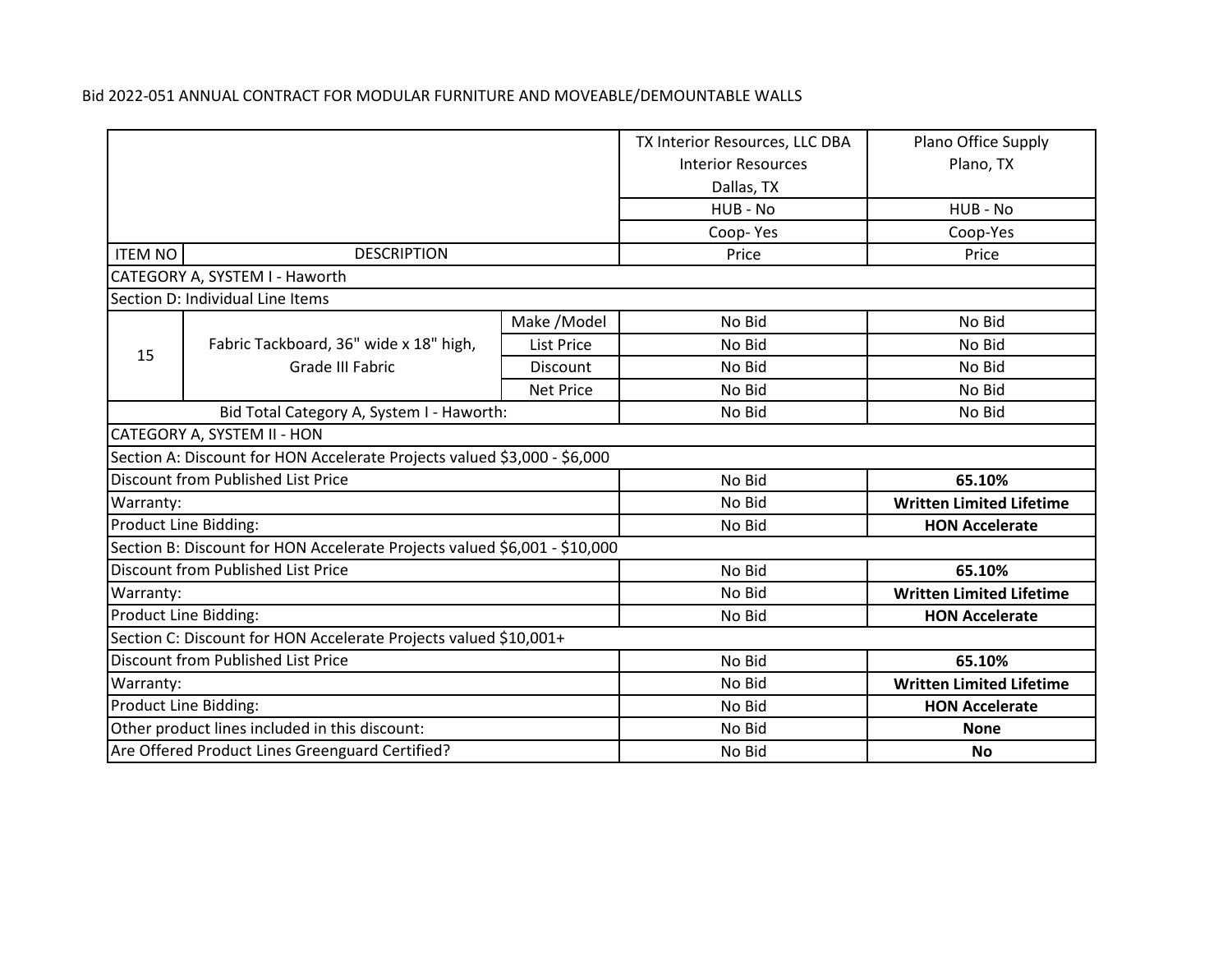|                |                                                                                    |                   | TX Interior Resources, LLC DBA | Plano Office Supply          |
|----------------|------------------------------------------------------------------------------------|-------------------|--------------------------------|------------------------------|
|                |                                                                                    |                   | <b>Interior Resources</b>      | Plano, TX                    |
|                |                                                                                    |                   | Dallas, TX                     |                              |
|                |                                                                                    |                   | HUB - No                       | HUB - No                     |
|                |                                                                                    |                   | Coop-Yes                       | Coop-Yes                     |
| <b>ITEM NO</b> | <b>DESCRIPTION</b>                                                                 |                   | Price                          | Price                        |
|                | CATEGORY A, SYSTEM II - HON                                                        |                   |                                |                              |
|                | Section D: Individual Line Items                                                   |                   |                                |                              |
|                |                                                                                    | Make / Model      | No Bid                         | <b>Accelerate HETP6524P</b>  |
| $\mathbf{1}$   | Standard Acoustical Panel, "P" Top Cap, 69"                                        | <b>List Price</b> | No Bid                         | \$530.00                     |
|                | high x 42" wide, Grade III Fabric                                                  | Discount          | No Bid                         | 65.10%                       |
|                |                                                                                    | <b>Net Price</b>  | No Bid                         | \$184.97                     |
|                |                                                                                    | Make /Model       | No Bid                         | No Bid                       |
| $\overline{2}$ | Wire Management Acoustical Panel, Ports 1                                          | <b>List Price</b> | No Bid                         | <b>No Bid</b>                |
|                | Side, 69" high x 24" wide, Grade III Fabric                                        | Discount          | No Bid                         | <b>No Bid</b>                |
|                |                                                                                    | <b>Net Price</b>  | No Bid                         | No Bid                       |
|                | Standard Tackable Acoustical Panel, "P", 82"<br>high x 30" wide, Grade III Fabric, | Make / Model      | No Bid                         | <b>No Bid</b>                |
|                |                                                                                    | <b>List Price</b> | No Bid                         | No Bid                       |
| 3              |                                                                                    | Discount          | No Bid                         | No Bid                       |
|                |                                                                                    | <b>Net Price</b>  | No Bid                         | <b>No Bid</b>                |
|                |                                                                                    | Make /Model       | No Bid                         | <b>Accelerate HWR23436PN</b> |
| 5              | Standard T-Mold Edge Work surface, 24"                                             | List Price        | No Bid                         | \$407.00                     |
|                | deep x 36" wide                                                                    | Discount          | No Bid                         | 65.10%                       |
|                |                                                                                    | <b>Net Price</b>  | No Bid                         | \$142.04                     |
|                |                                                                                    | Make /Model       | No Bid                         | <b>Accelerate HWR3072PN</b>  |
| 6              | Standard T-Mold Edge Work surface, 30"                                             | List Price        | No Bid                         | \$696.00                     |
|                | deep x 72" wide                                                                    | Discount          | No Bid                         | 65.10%                       |
|                |                                                                                    | <b>Net Price</b>  | No Bid                         | \$242.90                     |
|                |                                                                                    | Make /Model       | No Bid                         | <b>Accelerate WHC2430P</b>   |
| $\overline{7}$ | Standard Corner Work surface, 42" wide x                                           | List Price        | No Bid                         | \$770.00                     |
|                | 30" deep                                                                           | Discount          | No Bid                         | 65.10%                       |
|                |                                                                                    | <b>Net Price</b>  | No Bid                         | \$268.73                     |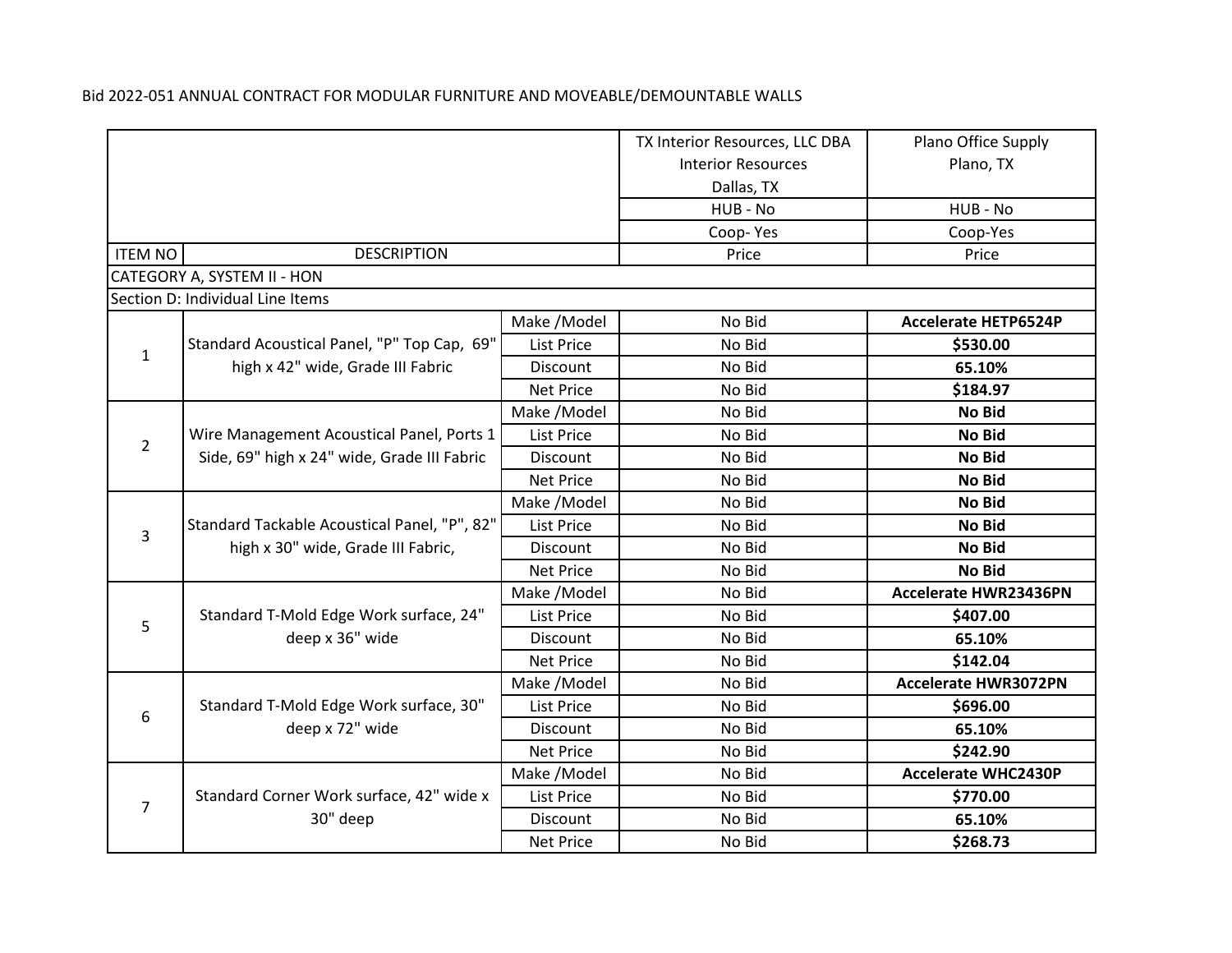|                |                                                                          |                           | TX Interior Resources, LLC DBA | Plano Office Supply             |
|----------------|--------------------------------------------------------------------------|---------------------------|--------------------------------|---------------------------------|
|                |                                                                          | <b>Interior Resources</b> | Plano, TX                      |                                 |
|                |                                                                          |                           | Dallas, TX                     |                                 |
|                |                                                                          |                           | HUB - No                       | HUB - No                        |
|                |                                                                          |                           | Coop-Yes                       | Coop-Yes                        |
| <b>ITEM NO</b> | <b>DESCRIPTION</b>                                                       |                           | Price                          | Price                           |
|                | CATEGORY A, SYSTEM II - HON                                              |                           |                                |                                 |
|                | Section D: Individual Line Items                                         |                           |                                |                                 |
|                |                                                                          | Make /Model               | No Bid                         | <b>Accelerate HWP3066P</b>      |
| 8              |                                                                          | <b>List Price</b>         | No Bid                         | \$811.00                        |
|                | Peninsula Work surface, 36" wide x 60" long                              | Discount                  | No Bid                         | 65.10%                          |
|                |                                                                          | <b>Net Price</b>          | No Bid                         | \$283.04                        |
|                |                                                                          | Make / Model              | No Bid                         | <b>Accelerate HEOHRTA1542FP</b> |
|                | Overhead Storage Cabinet, w/Door & Lock,<br>9<br>42" wide x 14-1/4" deep | List Price                | No Bid                         | \$571.00                        |
|                |                                                                          | Discount                  | No Bid                         | 65.01%                          |
|                |                                                                          | <b>Net Price</b>          | No Bid                         | \$199.28                        |
|                |                                                                          | Make /Model               | No Bid                         | <b>Accelerate HESHRT30</b>      |
| 10             | Open Bookshelf, Half Height, 30" wide x 13-<br>$3/4"$ deep               | List Price                | No Bid                         | \$258.00                        |
|                |                                                                          | Discount                  | No Bid                         | 65.10%                          |
|                |                                                                          | <b>Net Price</b>          | No Bid                         | \$90.04                         |
|                |                                                                          | Make /Model               | No Bid                         | Accelerate HH870930             |
| 11             | Task Light. For use under 30" wide Overhead                              | List Price                | No Bid                         | \$271.00                        |
|                | Storage                                                                  | Discount                  | No Bid                         | 65.10%                          |
|                |                                                                          | <b>Net Price</b>          | No Bid                         | \$94.58                         |
|                |                                                                          | Make / Model              | No Bid                         | <b>Accelerate H14917R</b>       |
|                | Hanging Pedestal, Box/File Drawers, 19"                                  | <b>List Price</b>         | No Bid                         | \$658.00                        |
| 12             | high x 22-7/8" deep x 15" wide                                           | Discount                  | No Bid                         | 65.10%                          |
|                |                                                                          | <b>Net Price</b>          | No Bid                         | \$229.64                        |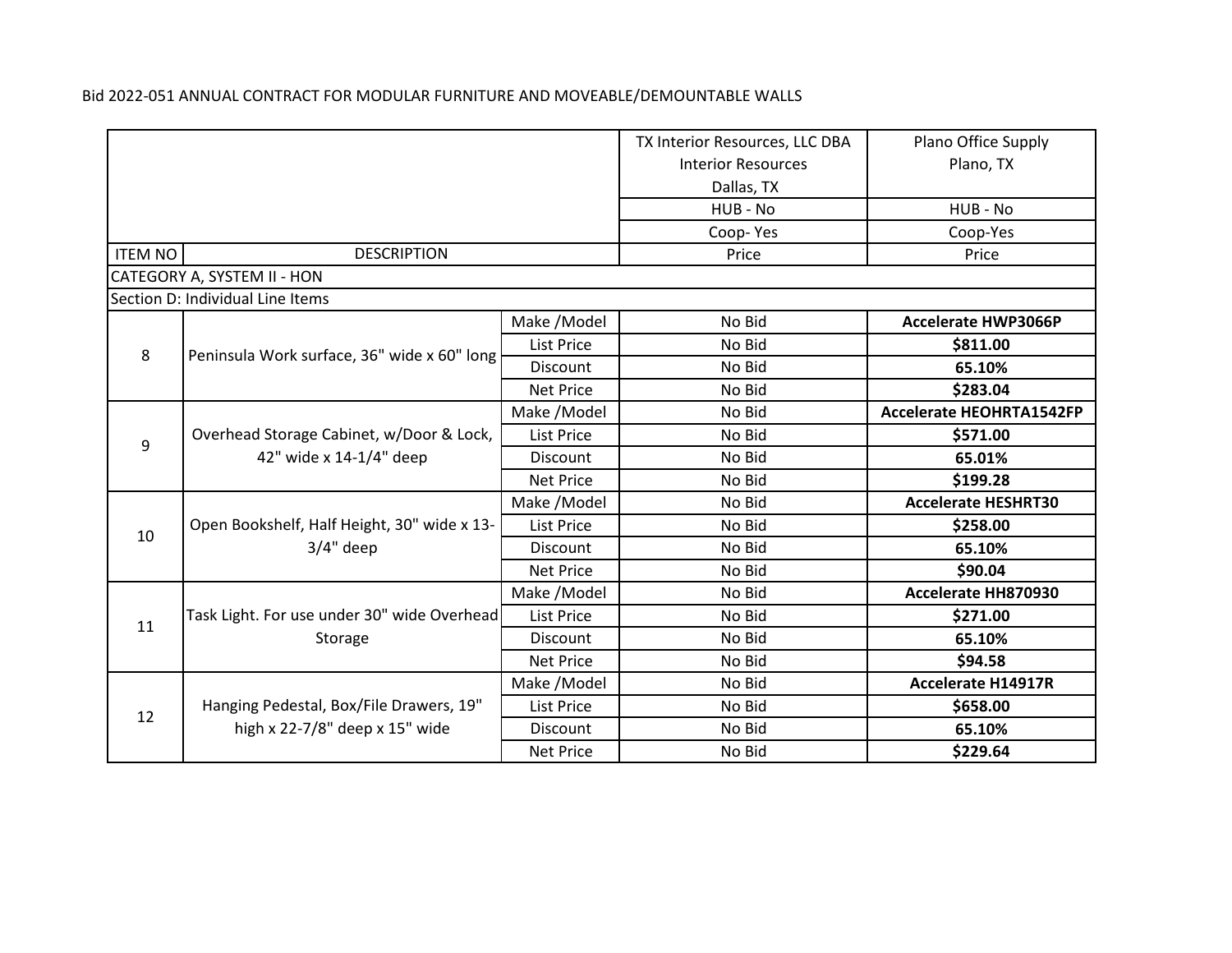|                                           |                                                                          |                      | TX Interior Resources, LLC DBA | Plano Office Supply      |
|-------------------------------------------|--------------------------------------------------------------------------|----------------------|--------------------------------|--------------------------|
|                                           |                                                                          |                      | <b>Interior Resources</b>      | Plano, TX                |
|                                           |                                                                          |                      | Dallas, TX                     |                          |
|                                           |                                                                          |                      | HUB - No                       | HUB - No                 |
|                                           |                                                                          |                      | Coop-Yes                       | Coop-Yes                 |
| <b>ITEM NO</b>                            | <b>DESCRIPTION</b>                                                       |                      | Price                          | Price                    |
|                                           | CATEGORY A, SYSTEM II - HON                                              |                      |                                |                          |
|                                           | Section D: Individual Line Items                                         |                      |                                |                          |
|                                           | Articulating Keyboard Platform. Rotates                                  | Make /Model          | No Bid                         | <b>Accelerate HRTMID</b> |
| 13                                        | from Side-to-Side 360, Accommodates                                      | List Price           | No Bid                         | \$607.00                 |
|                                           | Keyboards up to 18" wide x 9" deep                                       | Discount             | No Bid                         | Accelerate 65.1%         |
|                                           |                                                                          | <b>Net Price</b>     | No Bid                         | \$211.84                 |
|                                           | Articulating Keyboard Platform w/Mouse                                   | Make /Model          | No Bid                         | <b>Accelerate HRTMID</b> |
|                                           | Tray. Rotates 360. Accommodates                                          | List Price           | No Bid                         | \$607.00                 |
|                                           | 14<br>Keyboards up to 21-1/2" wide x 10-1/2"                             | Discount             | No Bid                         | 65.10%                   |
|                                           | deep                                                                     | <b>Net Price</b>     | No Bid                         | \$211.84                 |
|                                           |                                                                          | Make /Model          | No Bid                         | <b>Accelerate H90031</b> |
| 15                                        | Fabric Tackboard, 36" wide x 18" high,                                   | <b>List Price</b>    | No Bid                         | \$331.00                 |
|                                           | Grade III Fabric                                                         | Discount             | No Bid                         | 65.10%                   |
|                                           |                                                                          | <b>Net Price</b>     | No Bid                         | \$115.52                 |
|                                           | Bid Total Category A, System II - HON:                                   |                      | No Bid                         | \$2,274.42               |
|                                           | CATEGORY A, SYSTEM III - Kimball                                         |                      |                                |                          |
|                                           | Section A: Discount for Kimball XSITE Projects valued \$3,000 - \$6,000  |                      |                                |                          |
|                                           | Discount from Published List Price                                       |                      | Lifetime                       | No Bid                   |
| Warranty:                                 |                                                                          |                      | <b>Kimball Xsite</b>           | No Bid                   |
| Product Line Bidding:                     |                                                                          | 70%                  | No Bid                         |                          |
|                                           | Section B: Discount for Kimball XSITE Projects valued \$6,001 - \$10,000 |                      |                                |                          |
| <b>Discount from Published List Price</b> |                                                                          | Lifetime             | No Bid                         |                          |
| Warranty:                                 |                                                                          | <b>Kimball Xsite</b> | No Bid                         |                          |
|                                           | Product Line Bidding:                                                    |                      | 70%                            | No Bid                   |
|                                           | Section C: Discount for Kimball XSITE Projects valued \$10,001+          |                      |                                |                          |
|                                           | Discount from Published List Price                                       |                      | Lifetime                       | No Bid                   |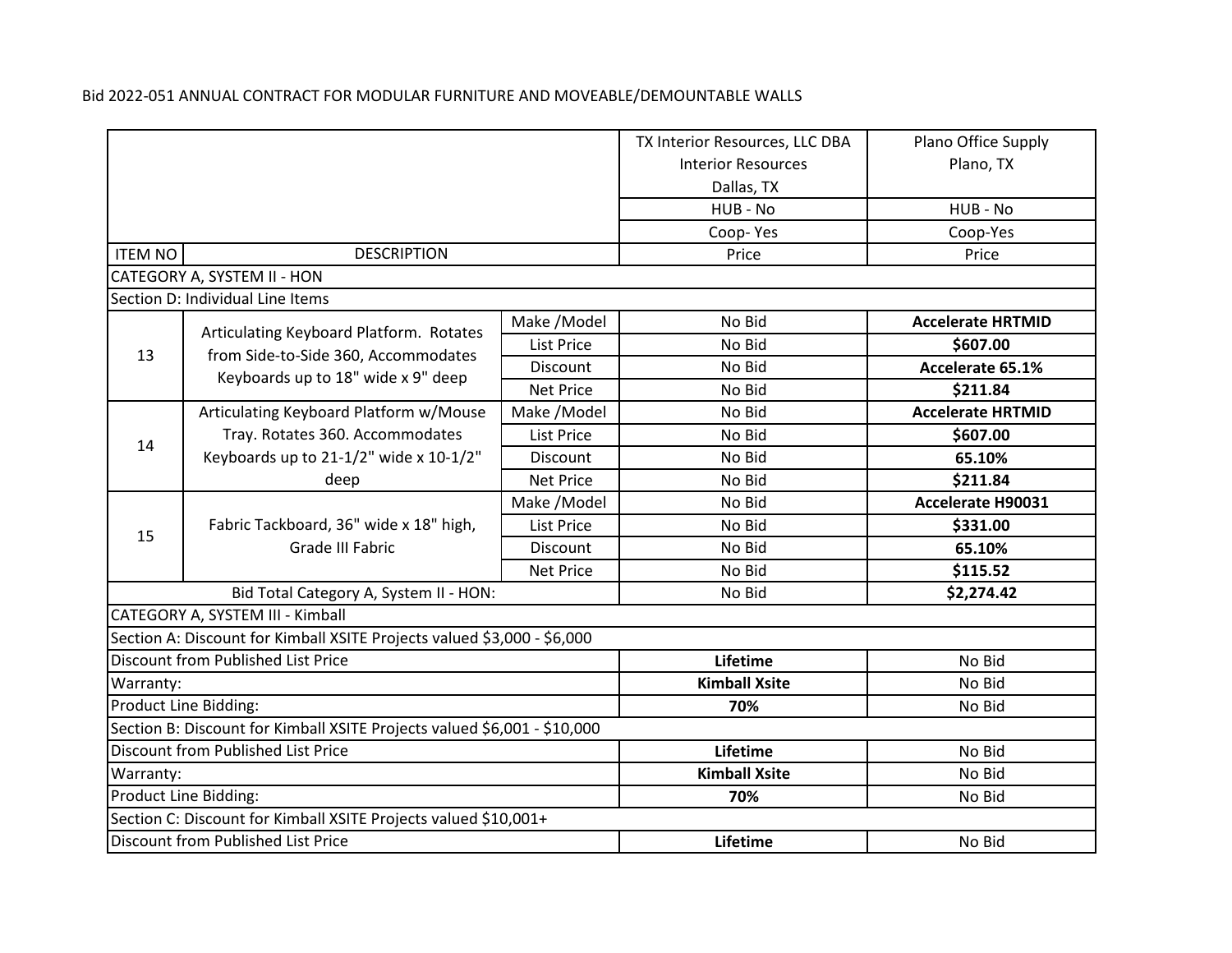|                |                                                                                  |                   | TX Interior Resources, LLC DBA | Plano Office Supply |
|----------------|----------------------------------------------------------------------------------|-------------------|--------------------------------|---------------------|
|                |                                                                                  |                   | <b>Interior Resources</b>      | Plano, TX           |
|                |                                                                                  |                   | Dallas, TX                     |                     |
|                |                                                                                  |                   | HUB - No                       | HUB - No            |
|                |                                                                                  |                   | Coop-Yes                       | Coop-Yes            |
| <b>ITEM NO</b> | <b>DESCRIPTION</b>                                                               |                   | Price                          | Price               |
|                | CATEGORY A, SYSTEM III - Kimball                                                 |                   |                                |                     |
|                | Section C: Discount for Kimball XSITE Projects valued \$10,001+                  |                   |                                |                     |
| Warranty:      |                                                                                  |                   | <b>Kimball Xsite</b>           | No Bid              |
|                | Product Line Bidding:                                                            |                   | 73%                            | No Bid              |
|                | Other product lines included in this discount:                                   |                   | <b>Kimball Perks</b>           | No Bid              |
|                | Are Offered Product Lines Greenguard Certified?                                  |                   | Yes                            | No Bid              |
|                | Section D: Individual Line Items                                                 |                   |                                |                     |
|                | Standard Acoustical Panel, "P" Top Cap, 69"<br>high x 42" wide, Grade III Fabric | Make /Model       | Xsite 96P425FNITASC            | No Bid              |
| 1              |                                                                                  | <b>List Price</b> | \$1,375.00                     | No Bid              |
|                |                                                                                  | Discount          | 70%                            | No Bid              |
|                |                                                                                  | <b>Net Price</b>  | \$412.50                       | No Bid              |
|                |                                                                                  | Make /Model       | Xsite 96P245FNITASC            | No Bid              |
| $\overline{2}$ | Wire Management Acoustical Panel, Ports 1                                        | List Price        | \$926.00                       | No Bid              |
|                | Side, 69" high x 24" wide, Grade III Fabric                                      | Discount          | 70%                            | No Bid              |
|                |                                                                                  | <b>Net Price</b>  | \$277.80                       | No Bid              |
|                |                                                                                  | Make /Model       | Xsite 96P305FNITASC            | No Bid              |
| 3              | Standard Tackable Acoustical Panel, "P", 82"                                     | List Price        | \$1,506.00                     | No Bid              |
|                | high x 30" wide, Grade III Fabric,                                               | Discount          | 70%                            | No Bid              |
|                |                                                                                  | <b>Net Price</b>  | \$451.80                       | No Bid              |
|                |                                                                                  | Make /Model       | Xsite 96P245FNITGAP            | No Bid              |
| 4              | Glazed Panel, "P", 69" high x 30" wide                                           | List Price        | \$1,793.00                     | No Bid              |
|                |                                                                                  | <b>Discount</b>   | 70%                            | No Bid              |
|                |                                                                                  | <b>Net Price</b>  | \$537.90                       | No Bid              |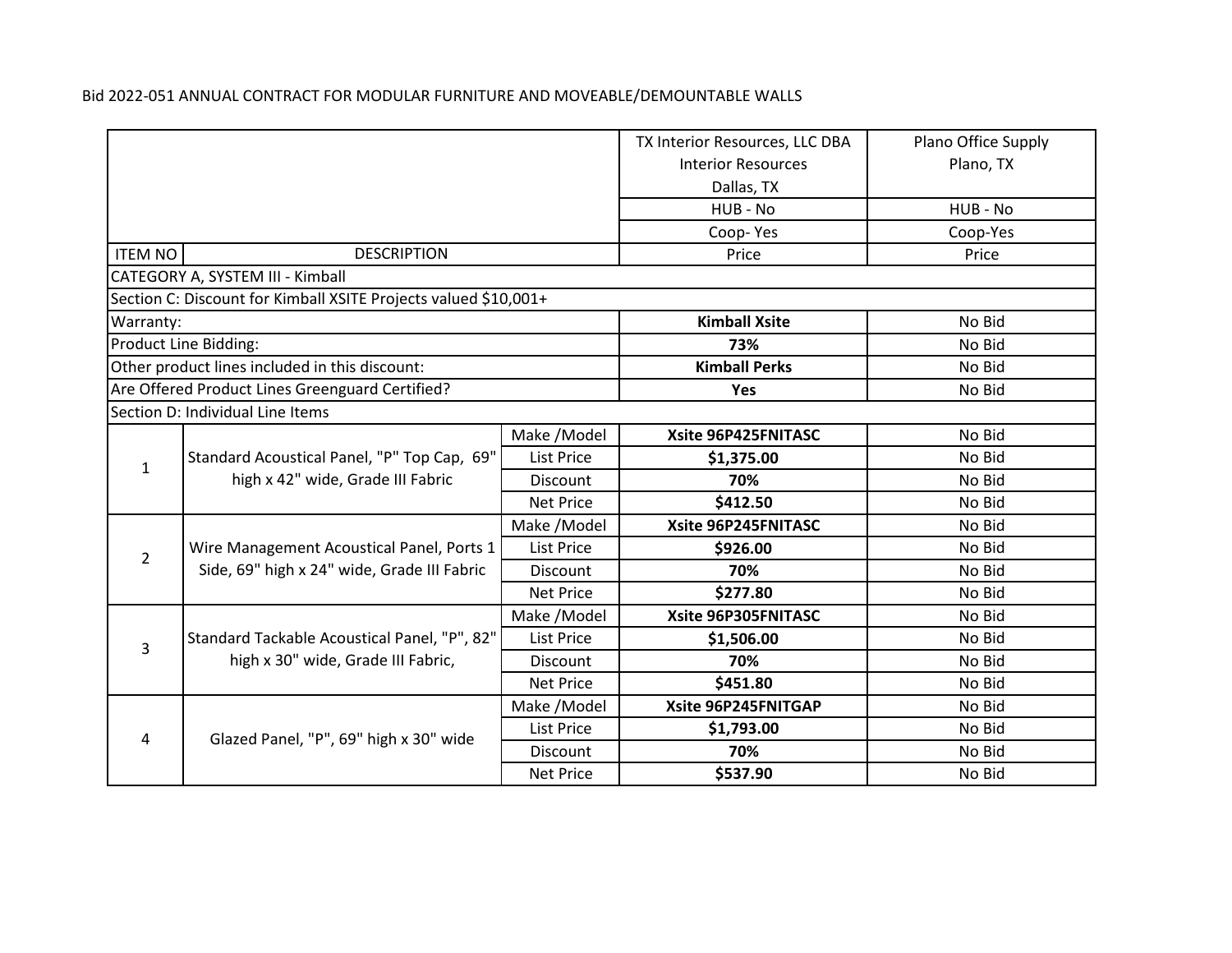|                |                                             |                   | TX Interior Resources, LLC DBA | Plano Office Supply |
|----------------|---------------------------------------------|-------------------|--------------------------------|---------------------|
|                |                                             |                   | <b>Interior Resources</b>      | Plano, TX           |
|                |                                             |                   | Dallas, TX                     |                     |
|                |                                             |                   | HUB - No                       | HUB - No            |
|                |                                             |                   | Coop-Yes                       | Coop-Yes            |
| <b>ITEM NO</b> | <b>DESCRIPTION</b>                          |                   | Price                          | Price               |
|                | CATEGORY A, SYSTEM III - Kimball            |                   |                                |                     |
|                | Section D: Individual Line Items            |                   |                                |                     |
|                |                                             | Make / Model      | Footprint SS2436WSSL3          | No Bid              |
| 5              | Standard T-Mold Edge Work surface, 24"      | List Price        | \$324.00                       | No Bid              |
|                | deep x 36" wide                             | <b>Discount</b>   | 70%                            | No Bid              |
|                |                                             | <b>Net Price</b>  | \$97.20                        | No Bid              |
|                |                                             | Make /Model       | Footprint SS3072WSSL3          | No Bid              |
|                | Standard T-Mold Edge Work surface, 30"      | <b>List Price</b> | \$625.00                       | No Bid              |
| 6              | deep x 72" wide                             | Discount          | 70%                            | No Bid              |
|                |                                             | <b>Net Price</b>  | \$187.50                       | No Bid              |
|                |                                             | Make /Model       | Footprint SS30424230WSCCL3     | No Bid              |
|                | Standard Corner Work surface, 42" wide x    | <b>List Price</b> | \$702.00                       | No Bid              |
| $\overline{7}$ | 30" deep                                    | <b>Discount</b>   | 70%                            | No Bid              |
|                |                                             | <b>Net Price</b>  | \$210.60                       | No Bid              |
|                |                                             | Make /Model       | Footprint SS3660WSUCL3         | No Bid              |
| 8              | Peninsula Work surface, 36" wide x 60" long | List Price        | \$1,052.00                     | No Bid              |
|                |                                             | Discount          | 70%                            | No Bid              |
|                |                                             | <b>Net Price</b>  | \$315.60                       | No Bid              |
|                |                                             | Make /Model       | Footprint IS144216RP           | No Bid              |
| 9              | Overhead Storage Cabinet, w/Door & Lock,    | <b>List Price</b> | \$737.00                       | No Bid              |
|                | 42" wide x 14-1/4" deep                     | Discount          | 70%                            | No Bid              |
|                |                                             | <b>Net Price</b>  | \$221.10                       | No Bid              |
|                |                                             | Make / Model      | Footprint IS143016OS           | No Bid              |
| 10             | Open Bookshelf, Half Height, 30" wide x 13- | <b>List Price</b> | \$486.00                       | No Bid              |
|                | $3/4"$ deep                                 | Discount          | 70%                            | No Bid              |
|                |                                             | <b>Net Price</b>  | \$145.80                       | No Bid              |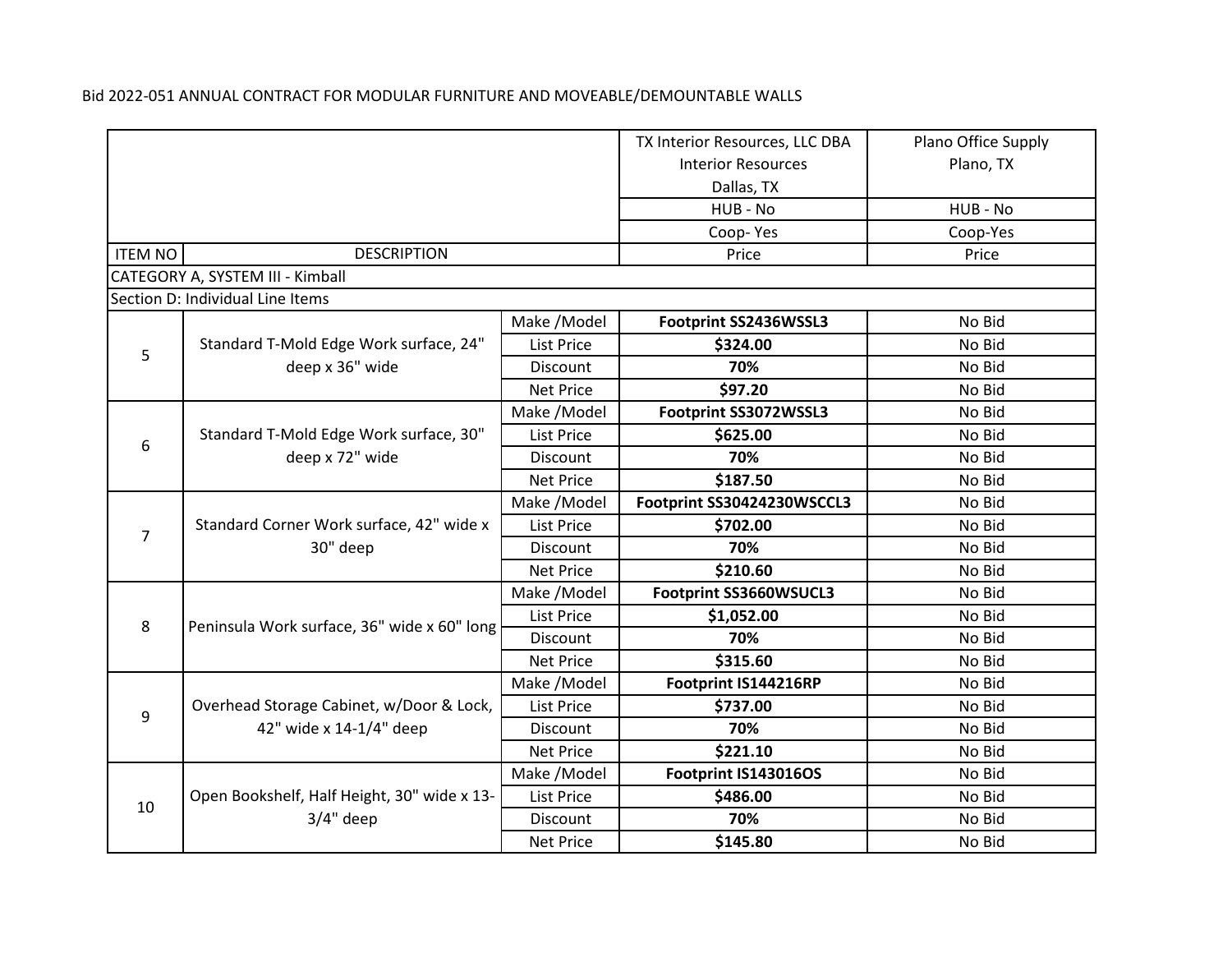|                                             |                                                                           |                           | TX Interior Resources, LLC DBA | Plano Office Supply |
|---------------------------------------------|---------------------------------------------------------------------------|---------------------------|--------------------------------|---------------------|
|                                             |                                                                           | <b>Interior Resources</b> | Plano, TX                      |                     |
|                                             |                                                                           | Dallas, TX                |                                |                     |
|                                             |                                                                           |                           | HUB - No                       | HUB - No            |
|                                             |                                                                           |                           | Coop-Yes                       | Coop-Yes            |
| <b>ITEM NO</b>                              | <b>DESCRIPTION</b>                                                        |                           | Price                          | Price               |
|                                             | CATEGORY A, SYSTEM III - Kimball                                          |                           |                                |                     |
|                                             | Section D: Individual Line Items                                          |                           |                                |                     |
|                                             |                                                                           | Make / Model              | Perks 99K17TLS                 | No Bid              |
| 11                                          | Task Light. For use under 30" wide Overhead                               | <b>List Price</b>         | \$302.00                       | No Bid              |
|                                             | Storage                                                                   | Discount                  | 56%                            | No Bid              |
|                                             |                                                                           | <b>Net Price</b>          | \$132.88                       | No Bid              |
|                                             |                                                                           | Make / Model              | Footprint 12S2416PUBFM         | No Bid              |
| 12                                          | Hanging Pedestal, Box/File Drawers, 19"                                   | List Price                | \$550.00                       | No Bid              |
|                                             | high x 22-7/8" deep x 15" wide                                            | Discount                  | 70%                            | No Bid              |
|                                             |                                                                           | <b>Net Price</b>          | \$165.00                       | No Bid              |
|                                             | Articulating Keyboard Platform. Rotates                                   | Make /Model               | <b>Perks 99K1706KK1</b>        | No Bid              |
| 13                                          | from Side-to-Side 360, Accommodates<br>Keyboards up to 18" wide x 9" deep | <b>List Price</b>         | \$756.00                       | No Bid              |
|                                             |                                                                           | Discount                  | 56%                            | No Bid              |
|                                             |                                                                           | <b>Net Price</b>          | \$332.64                       | No Bid              |
|                                             | Articulating Keyboard Platform w/Mouse                                    | Make / Model              | Perks 99K1424KT                | No Bid              |
| 14                                          | Tray. Rotates from 360. Accommodates                                      | <b>List Price</b>         | \$161.00                       | No Bid              |
|                                             | Keyboards up to 21-1/2" wide x 10-1/2"                                    | Discount                  | 56%                            | No Bid              |
|                                             | deep                                                                      | Net Price                 | \$70.84                        | No Bid              |
|                                             | CATEGORY A, SYSTEM III - Kimball                                          |                           |                                |                     |
|                                             | Section D: Individual Line Items                                          |                           |                                |                     |
|                                             |                                                                           | Make /Model               | Perks 99K3620TBW               | No Bid              |
| 15                                          | Fabric Tackboard, 36" wide x 18" high,                                    | <b>List Price</b>         | \$252.00                       | No Bid              |
|                                             | Grade III Fabric                                                          | Discount                  | 56%                            | No Bid              |
|                                             |                                                                           | <b>Net Price</b>          | \$110.88                       | No Bid              |
| Bid Total Category A, System III - Kimball: |                                                                           | \$3,670.04                | No Bid                         |                     |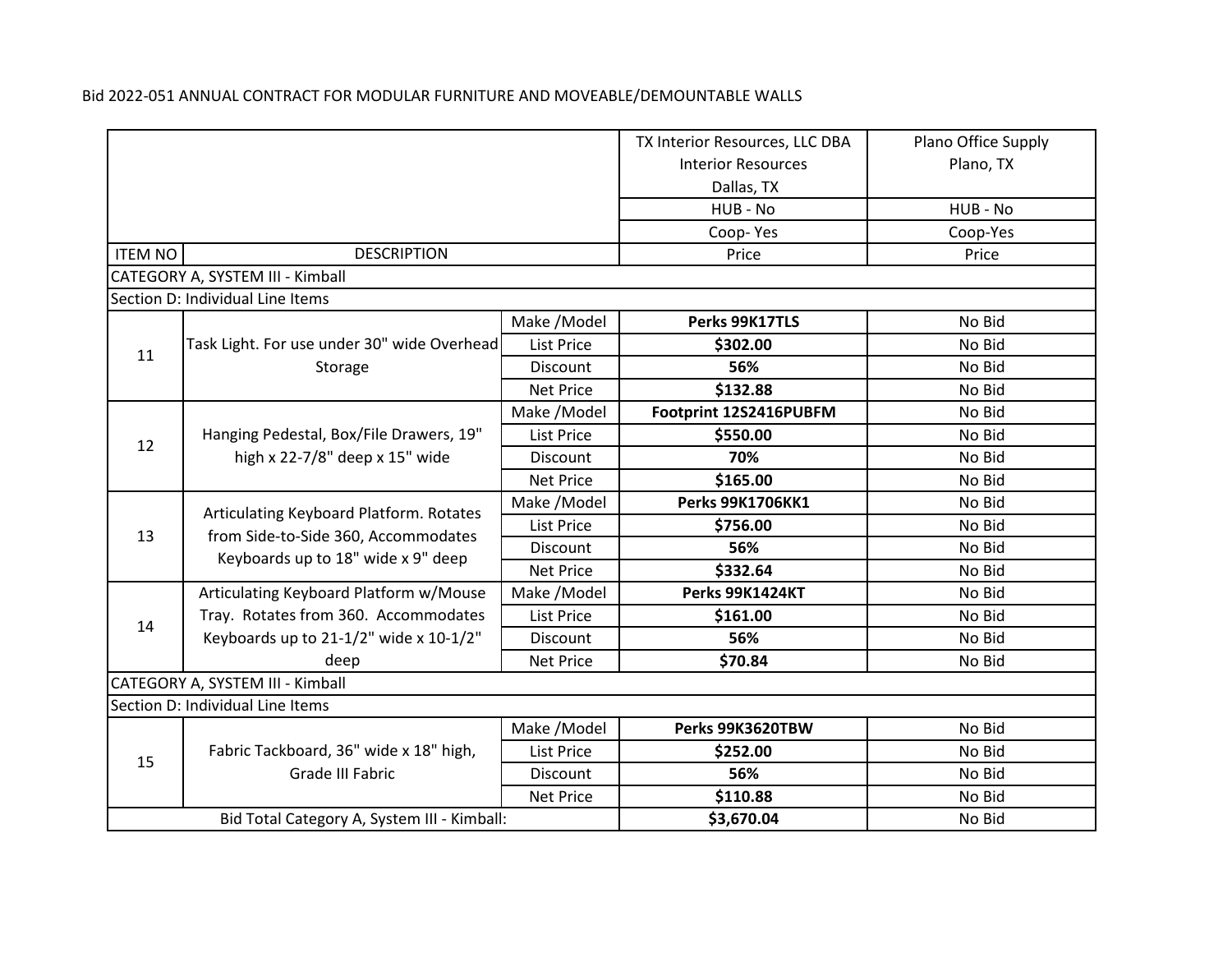|                |                                                                               |                           | TX Interior Resources, LLC DBA | Plano Office Supply              |
|----------------|-------------------------------------------------------------------------------|---------------------------|--------------------------------|----------------------------------|
|                |                                                                               | <b>Interior Resources</b> | Plano, TX                      |                                  |
|                |                                                                               | Dallas, TX                |                                |                                  |
|                |                                                                               |                           | HUB - No                       | HUB - No                         |
|                |                                                                               |                           | Coop-Yes                       | Coop-Yes                         |
| <b>ITEM NO</b> | <b>DESCRIPTION</b>                                                            |                           | Price                          | Price                            |
|                | CATEGORY A, SYSTEM IV - Allsteel                                              |                           |                                |                                  |
|                | Section A: Discount for Allsteel CONCENSYS Projects valued \$3,000 - \$6,000  |                           |                                |                                  |
|                | Discount from Published List Price                                            |                           | No Bid                         | 69.90%                           |
| Warranty:      |                                                                               |                           | No Bid                         | <b>Written Lifetime Warranty</b> |
|                | Product Line Bidding:                                                         |                           | No Bid                         | Optimize                         |
|                | Section B: Discount for Allsteel CONCENSYS Projects valued \$6,001 - \$10,000 |                           |                                |                                  |
|                | Discount from Published List Price                                            |                           | No Bid                         | 69.90%                           |
| Warranty:      |                                                                               |                           | No Bid                         | <b>Written Lifetime Warranty</b> |
|                | Product Line Bidding:                                                         |                           | No Bid                         | Optimize                         |
|                | Section C: Discount for Allsteel CONCENSYS Projects valued \$10,001+          |                           |                                |                                  |
|                | Discount from Published List Price                                            |                           | No Bid                         | 69.90%                           |
| Warranty:      |                                                                               |                           | No Bid                         | <b>Written Lifetime Warranty</b> |
|                | Product Line Bidding:                                                         |                           | No Bid                         | Optimize                         |
|                | Other product lines included in this discount:                                |                           | No Bid                         | <b>None</b>                      |
|                | Are Offered Product Lines Greenguard Certified?                               |                           | No Bid                         | Yes                              |
|                | Section D: Individual Line Items                                              |                           |                                |                                  |
|                |                                                                               | Make /Model               | No Bid                         | <b>No Bid</b>                    |
| $\mathbf{1}$   | Standard Acoustical Panel, "P" Top Cap, 69"                                   | <b>List Price</b>         | No Bid                         | <b>No Bid</b>                    |
|                | high x 42" wide, Grade III Fabric                                             | Discount                  | No Bid                         | <b>No Bid</b>                    |
|                |                                                                               | <b>Net Price</b>          | No Bid                         | <b>No Bid</b>                    |
|                |                                                                               | Make / Model              | No Bid                         | <b>No Bid</b>                    |
| 2              | Wire Management Acoustical Panel, Ports 1                                     | <b>List Price</b>         | No Bid                         | <b>No Bid</b>                    |
|                | Side, 69" high x 24" wide, Grade III Fabric                                   | Discount                  | No Bid                         | <b>No Bid</b>                    |
|                |                                                                               | <b>Net Price</b>          | No Bid                         | <b>No Bid</b>                    |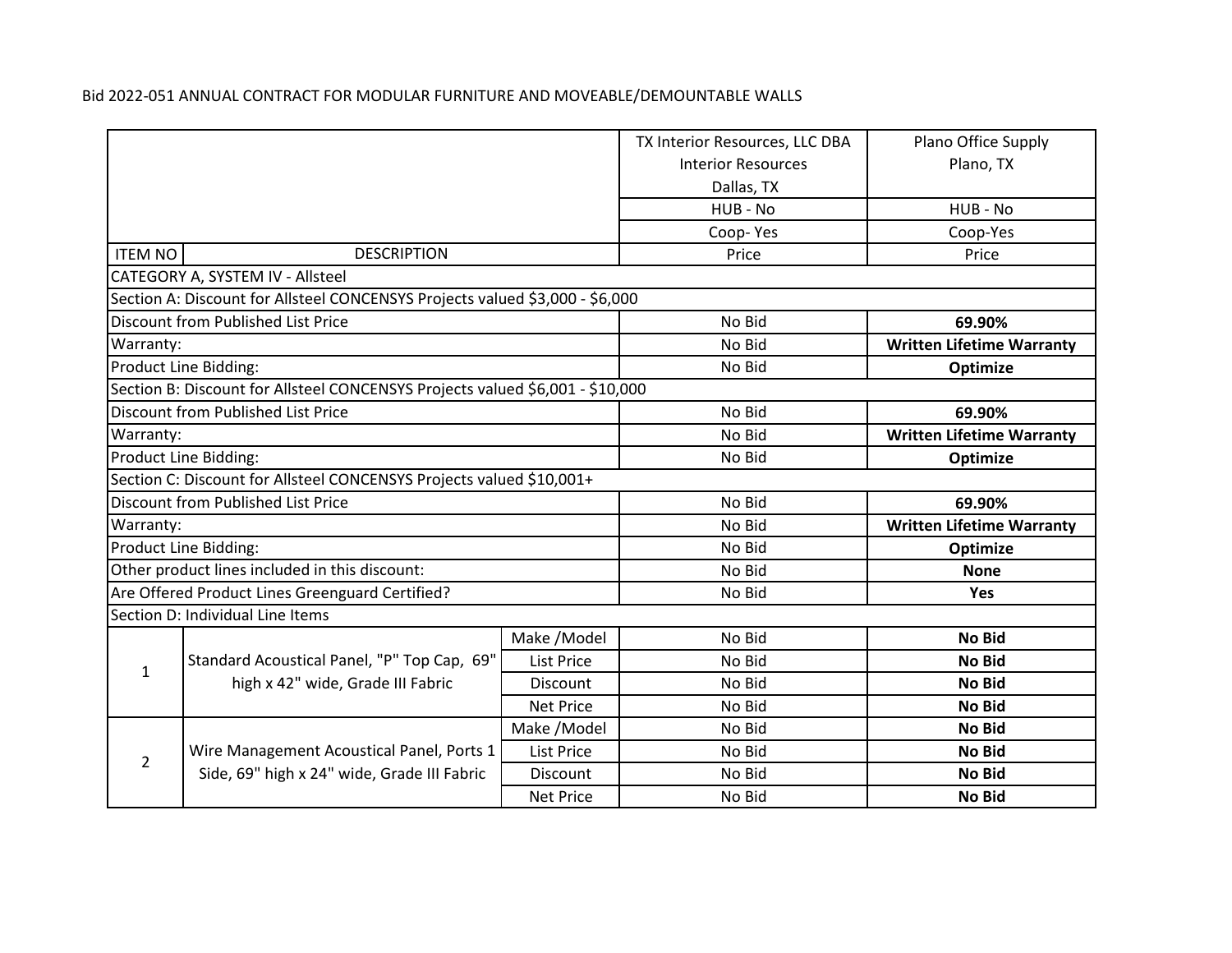|                |                                                           |                   | TX Interior Resources, LLC DBA | Plano Office Supply          |
|----------------|-----------------------------------------------------------|-------------------|--------------------------------|------------------------------|
|                |                                                           |                   | <b>Interior Resources</b>      | Plano, TX                    |
|                |                                                           |                   | Dallas, TX                     |                              |
|                |                                                           |                   | HUB - No                       | HUB - No                     |
|                |                                                           |                   | Coop-Yes                       | Coop-Yes                     |
| <b>ITEM NO</b> | <b>DESCRIPTION</b>                                        |                   | Price                          | Price                        |
|                | CATEGORY A, SYSTEM IV - Allsteel                          |                   |                                |                              |
|                | Section D: Individual Line Items                          |                   |                                |                              |
|                |                                                           | Make / Model      | No Bid                         | No Bid                       |
| $\overline{3}$ | Standard Tackable Acoustical Panel, "P", 80"              | <b>List Price</b> | No Bid                         | No Bid                       |
|                | high x 30" wide, Grade III Fabric,                        | Discount          | No Bid                         | <b>No Bid</b>                |
|                |                                                           | <b>Net Price</b>  | No Bid                         | <b>No Bid</b>                |
|                |                                                           | Make /Model       | No Bid                         | No Bid                       |
|                | Glazed Panel, "P", 69" high x 24" wide                    | <b>List Price</b> | No Bid                         | <b>No Bid</b>                |
| 4              |                                                           | Discount          | No Bid                         | <b>No Bid</b>                |
|                |                                                           | <b>Net Price</b>  | No Bid                         | <b>No Bid</b>                |
|                | Standard T-Mold Edge Work surface, 24"<br>deep x 36" wide | Make /Model       | No Bid                         | <b>Worksurface T52436SN</b>  |
| 5              |                                                           | List Price        | No Bid                         | \$440.00                     |
|                |                                                           | Discount          | No Bid                         | 69.90%                       |
|                |                                                           | <b>Net Price</b>  | No Bid                         | \$132.44                     |
|                |                                                           | Make /Model       | No Bid                         | <b>Worksurface T53072SN</b>  |
| 6              | Standard T-Mold Edge Work surface, 30"                    | <b>List Price</b> | No Bid                         | \$840.00                     |
|                | deep x 72" wide                                           | Discount          | No Bid                         | 69.90%                       |
|                |                                                           | <b>Net Price</b>  | No Bid                         | \$252.84                     |
|                |                                                           | Make /Model       | No Bid                         | <b>Worksurface T52430CRN</b> |
| $\overline{7}$ | Standard Corner Work surface, 42" wide x                  | <b>List Price</b> | No Bid                         | \$955.00                     |
|                | 30" deep                                                  | Discount          | No Bid                         | 69.90%                       |
|                |                                                           | <b>Net Price</b>  | No Bid                         | \$287.46                     |
|                |                                                           | Make / Model      | No Bid                         | <b>Worksurface T53660BN</b>  |
| 8              | Peninsula Work surface, 36" wide x 60" long               | <b>List Price</b> | No Bid                         | \$1,183.00                   |
|                |                                                           | Discount          | No Bid                         | 69.90%                       |
|                |                                                           | <b>Net Price</b>  | No Bid                         | \$356.08                     |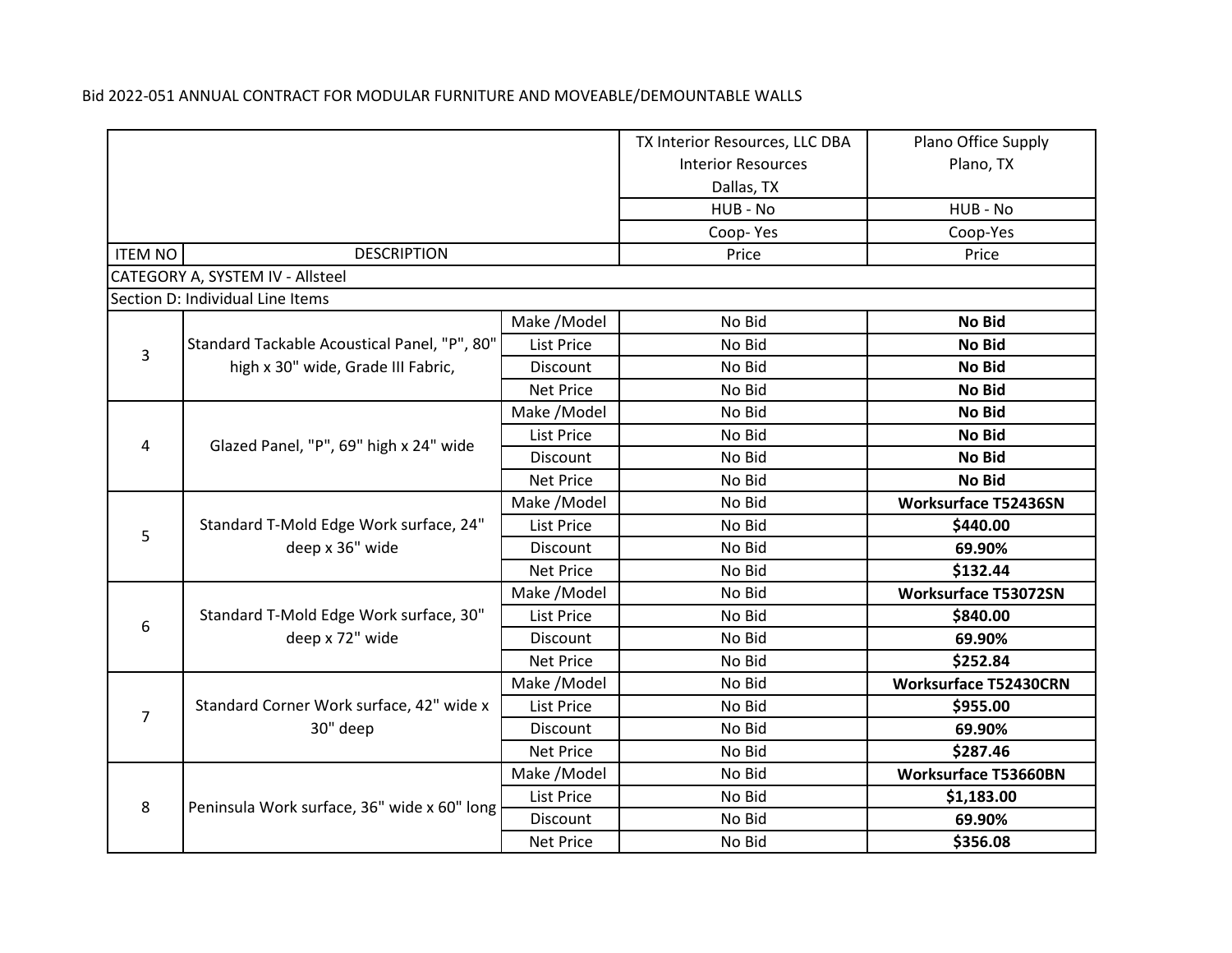|                |                                                            |                   | TX Interior Resources, LLC DBA | Plano Office Supply         |
|----------------|------------------------------------------------------------|-------------------|--------------------------------|-----------------------------|
|                |                                                            |                   | <b>Interior Resources</b>      | Plano, TX                   |
|                |                                                            |                   | Dallas, TX                     |                             |
|                |                                                            |                   | HUB - No                       | HUB - No                    |
|                |                                                            |                   | Coop-Yes                       | Coop-Yes                    |
| <b>ITEM NO</b> | <b>DESCRIPTION</b>                                         |                   | Price                          | Price                       |
|                | CATEGORY A, SYSTEM IV - Allsteel                           |                   |                                |                             |
|                | Section D: Individual Line Items                           |                   |                                |                             |
|                |                                                            | Make / Model      | No Bid                         | <b>Optimize OH1542FD</b>    |
| $\overline{9}$ | Overhead Storage Cabinet, w/Door & Lock,                   | List Price        | No Bid                         | \$974.00                    |
|                | 42" wide x 14-1/4" deep                                    | Discount          | No Bid                         | 69.90%                      |
|                |                                                            | <b>Net Price</b>  | No Bid                         | \$293.17                    |
|                |                                                            | Make /Model       | No Bid                         | <b>Optimize ZS30</b>        |
| 10             | Open Bookshelf, Half Height, 30" wide x 13-<br>$3/4"$ deep | <b>List Price</b> | No Bid                         | \$401.00                    |
|                |                                                            | Discount          | No Bid                         | 69.90%                      |
|                |                                                            | <b>Net Price</b>  | No Bid                         | \$120.70                    |
|                | Task Light. For use under 30" wide Overhead<br>Storage     | Make / Model      | No Bid                         | Optimize A870830            |
| 11             |                                                            | List Price        | No Bid                         | \$372.00                    |
|                |                                                            | Discount          | No Bid                         | 69.90%                      |
|                |                                                            | <b>Net Price</b>  | No Bid                         | \$111.97                    |
|                |                                                            | Make /Model       | No Bid                         | <b>Essentials PH149182B</b> |
| 12             | Hanging Pedestal, Box/File Drawers, 19"                    | List Price        | No Bid                         | \$880.00                    |
|                | high x 22-7/8" deep x 15" wide                             | Discount          | No Bid                         | 69.96%                      |
|                |                                                            | <b>Net Price</b>  | No Bid                         | \$264.88                    |
|                | Articulating Keyboard Platform. Rotates                    | Make /Model       | No Bid                         | <b>Optimize ARTMID</b>      |
| 13             | from 360, Accommodates Keyboards up to                     | <b>List Price</b> | No Bid                         | \$530.00                    |
|                | 18" wide x 9" deep                                         | Discount          | No Bid                         | 69.90%                      |
|                |                                                            | <b>Net Price</b>  | No Bid                         | \$159.53                    |
|                | Articulating Keyboard Platform w/Mouse                     | Make / Model      | No Bid                         | <b>Optimize ARTMID</b>      |
| 14             | Tray. Rotates from 360. Accommodates                       | <b>List Price</b> | No Bid                         | \$530.00                    |
|                | Keyboards up to 21-1/2" wide x 10-1/2"                     | Discount          | No Bid                         | 69.90%                      |
|                | deep                                                       | <b>Net Price</b>  | No Bid                         | \$159.53                    |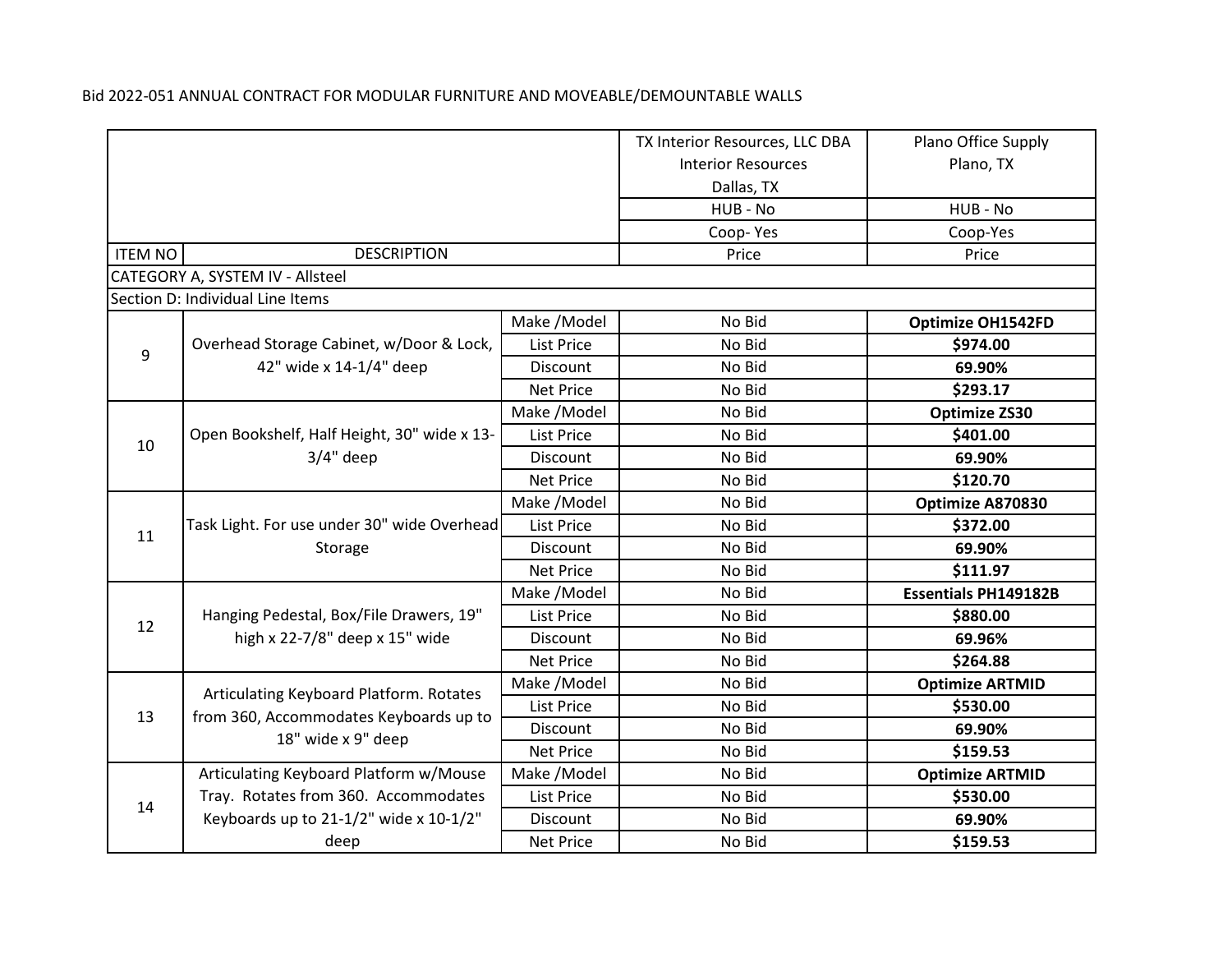|                                                            |                                                                                          |                           | TX Interior Resources, LLC DBA | Plano Office Supply    |
|------------------------------------------------------------|------------------------------------------------------------------------------------------|---------------------------|--------------------------------|------------------------|
|                                                            |                                                                                          | <b>Interior Resources</b> | Plano, TX                      |                        |
|                                                            |                                                                                          |                           | Dallas, TX                     |                        |
|                                                            |                                                                                          |                           | HUB - No                       | HUB - No               |
|                                                            |                                                                                          |                           | Coop-Yes                       | Coop-Yes               |
| <b>ITEM NO</b>                                             | <b>DESCRIPTION</b>                                                                       |                           | Price                          | Price                  |
|                                                            | CATEGORY A, SYSTEM IV - Allsteel                                                         |                           |                                |                        |
|                                                            | Section D: Individual Line Items                                                         |                           |                                |                        |
|                                                            |                                                                                          | Make /Model               | No Bid                         | <b>Optimize UHTB36</b> |
| 15                                                         | Fabric Tackboard, 36" wide x 18" high,                                                   | <b>List Price</b>         | No Bid                         | \$536.00               |
|                                                            | <b>Grade III Fabric</b>                                                                  | Discount                  | No Bid                         | 69.90%                 |
|                                                            |                                                                                          | <b>Net Price</b>          | No Bid                         | \$161.34               |
|                                                            | Bid Total Category A, System IV - Allsteel:                                              |                           | No Bid                         | \$2,299.94             |
|                                                            | CATEGORY B - Moveable & Demountable Wall System                                          |                           |                                |                        |
|                                                            | B-1: Modular Furniture System with Accessories, 3" Panel, Project Discount               |                           |                                |                        |
| <b>Discount from Published List Price</b><br>70%<br>No Bid |                                                                                          |                           |                                |                        |
| Warranty:                                                  |                                                                                          |                           | Lifetime                       | No Bid                 |
| Product Line Bidding:                                      |                                                                                          |                           | <b>Kimball Narrate</b>         | No Bid                 |
|                                                            | B-1: Modular Furniture with Moveable/Demountable Walls and Accessories, Project Discount |                           |                                |                        |
|                                                            | <b>Discount from Published List Price</b>                                                |                           | 45.50%                         | No Bid                 |
| Warranty:                                                  |                                                                                          |                           | 5 Years                        | No Bid                 |
|                                                            | Product Line Bidding:                                                                    |                           | <b>Muraflex Mimo</b>           | No Bid                 |
|                                                            | Other product lines included in this discount:                                           |                           | <b>None</b>                    | No Bid                 |
| Are Offered Product Lines Greenguard Certified?            |                                                                                          |                           | Yes                            | No Bid                 |
|                                                            | Individual Line Items                                                                    |                           |                                |                        |
|                                                            |                                                                                          | Make / Model              | 93P425FNITTTA                  | No Bid                 |
| 1                                                          | Standard Acoustical Panel, 66" high x 42"                                                | List Price                | \$1,207.00                     | No Bid                 |
|                                                            | wide Grade III Fabric                                                                    | Discount                  | 70%                            | No Bid                 |
|                                                            |                                                                                          | <b>Net Price</b>          | \$362.10                       | No Bid                 |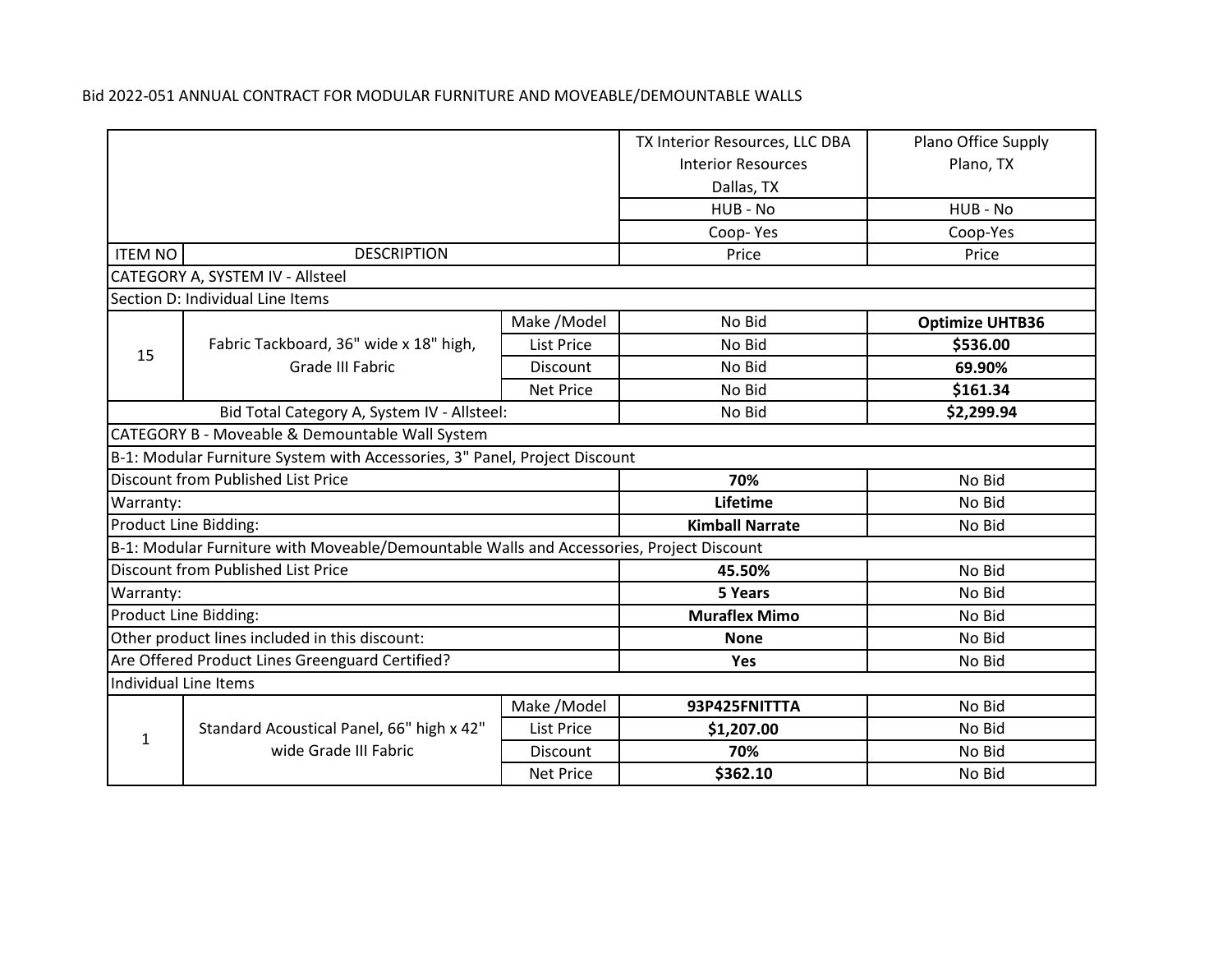|                |                                                 |                   | TX Interior Resources, LLC DBA | Plano Office Supply |
|----------------|-------------------------------------------------|-------------------|--------------------------------|---------------------|
|                |                                                 |                   | <b>Interior Resources</b>      | Plano, TX           |
|                |                                                 |                   | Dallas, TX                     |                     |
|                |                                                 |                   | HUB - No                       | HUB - No            |
|                |                                                 |                   | Coop-Yes                       | Coop-Yes            |
| <b>ITEM NO</b> | <b>DESCRIPTION</b>                              |                   | Price                          | Price               |
|                | CATEGORY B - Moveable & Demountable Wall System |                   |                                |                     |
|                | Individual Line Items                           |                   |                                |                     |
|                |                                                 | Make /Model       | 93P245FNITTTA                  | No Bid              |
|                | Wire Management Acoustical Panel, 66"           | <b>List Price</b> | \$809.00                       | No Bid              |
| $\overline{2}$ | high x 12" wide, Grade III Fabric               | Discount          | 70%                            | No Bid              |
|                |                                                 | <b>Net Price</b>  | \$242.70                       | No Bid              |
|                |                                                 | Make /Model       | 93P245FNITTTA                  | No Bid              |
|                | Standard Acoustical Panel, 78" high x 12"       | <b>List Price</b> | \$1,032.00                     | No Bid              |
| 3              | wide                                            | Discount          | 70%                            | No Bid              |
|                |                                                 | <b>Net Price</b>  | \$309.60                       | No Bid              |
|                |                                                 | Make /Model       | 93P305FNITTTGAP                | No Bid              |
|                | Glazed Panel, 66" high x 30"                    | <b>List Price</b> | \$1,410.00                     | No Bid              |
| 4              |                                                 | Discount          | 70%                            | No Bid              |
|                |                                                 | <b>Net Price</b>  | \$423.00                       | No Bid              |
|                |                                                 | Make /Model       | SS2436WSSLS                    | No Bid              |
| 5              | Standard T-Mold Edge Work surface, 24"          | <b>List Price</b> | \$324.00                       | No Bid              |
|                | deep x 36" wide                                 | Discount          | 70%                            | No Bid              |
|                |                                                 | <b>Net Price</b>  | \$97.20                        | No Bid              |
|                |                                                 | Make / Model      | <b>SS3072WSSL3</b>             | No Bid              |
|                | Standard T-Mold Edge Work surface, 30"          | <b>List Price</b> | \$625.00                       | No Bid              |
| 6              | deep x 72" wide                                 | Discount          | 70%                            | No Bid              |
|                |                                                 | <b>Net Price</b>  | \$187.50                       | No Bid              |
|                |                                                 | Make /Model       | SS30424230WSCCL3               | No Bid              |
| $\overline{7}$ | Standard Corner Work surface, 42" wide x        | <b>List Price</b> | \$702.00                       | No Bid              |
|                | 30" deep                                        | Discount          | 70%                            | No Bid              |
|                |                                                 | <b>Net Price</b>  | \$210.60                       | No Bid              |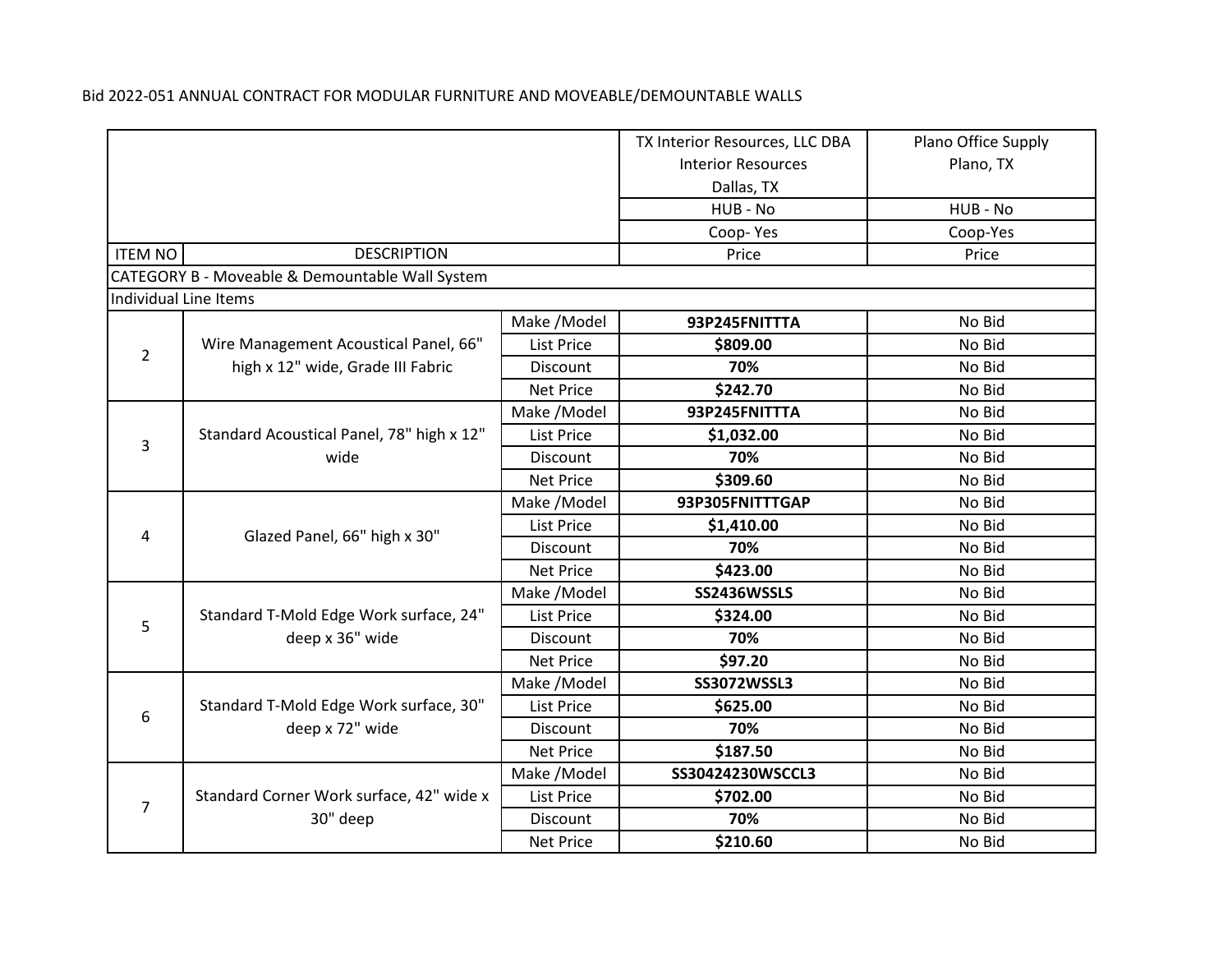|                |                                                                    |                   | TX Interior Resources, LLC DBA | Plano Office Supply |
|----------------|--------------------------------------------------------------------|-------------------|--------------------------------|---------------------|
|                |                                                                    |                   | <b>Interior Resources</b>      | Plano, TX           |
|                |                                                                    |                   | Dallas, TX                     |                     |
|                |                                                                    |                   | HUB - No                       | HUB - No            |
|                |                                                                    |                   | Coop-Yes                       | Coop-Yes            |
| <b>ITEM NO</b> | <b>DESCRIPTION</b>                                                 |                   | Price                          | Price               |
|                | CATEGORY B - Moveable & Demountable Wall System                    |                   |                                |                     |
|                | Individual Line Items                                              |                   |                                |                     |
|                |                                                                    | Make / Model      | SS3660WSUCL3                   | No Bid              |
| 8              |                                                                    | <b>List Price</b> | \$1,052.00                     | No Bid              |
|                | Peninsula Work surface, 36" wide x 60" long                        | Discount          | 70%                            | No Bid              |
|                |                                                                    | <b>Net Price</b>  | \$315.60                       | No Bid              |
|                |                                                                    | Make /Model       | IS144216RP                     | No Bid              |
| 9              | Overhead Storage Cabinet w/Door & Lock,<br>42" wide x 14-1/4" deep | List Price        | \$737.00                       | No Bid              |
|                |                                                                    | Discount          | 70%                            | No Bid              |
|                |                                                                    | <b>Net Price</b>  | \$221.10                       | No Bid              |
|                | Open Bookshelf, Full Height, 30" wide x 13-<br>$3/4"$ deep         | Make /Model       | IS143016OS                     | No Bid              |
| 10             |                                                                    | List Price        | \$486.00                       | No Bid              |
|                |                                                                    | Discount          | 70%                            | No Bid              |
|                |                                                                    | <b>Net Price</b>  | \$145.80                       | No Bid              |
|                |                                                                    | Make /Model       | <b>99K17TLS</b>                | No Bid              |
| 11             | Task Light. For use under 30" wide Overhead<br>Storage             | <b>List Price</b> | \$302.00                       | No Bid              |
|                |                                                                    | Discount          | 56%                            | No Bid              |
|                |                                                                    | <b>Net Price</b>  | \$132.88                       | No Bid              |
|                |                                                                    | Make /Model       | 1252416PUBFM                   | No Bid              |
| 12             | Hanging Pedestal, Box/File Drawers, 19"                            | <b>List Price</b> | \$550.00                       | No Bid              |
|                | high x 22-7/8" deep x 15" wide                                     | Discount          | 56%                            | No Bid              |
|                |                                                                    | <b>Net Price</b>  | \$165.00                       | No Bid              |
|                | Articulating Keyboard Platform. Rotates                            | Make / Model      | 99K1706KK1                     | No Bid              |
| 13             | from Side-to-Side 360, Accommodates                                | List Price        | \$756.00                       | No Bid              |
|                |                                                                    | Discount          | 56%                            | No Bid              |
|                | Keyboards up to 20" wide x 8" deep<br><b>Net Price</b>             |                   | \$332.64                       | No Bid              |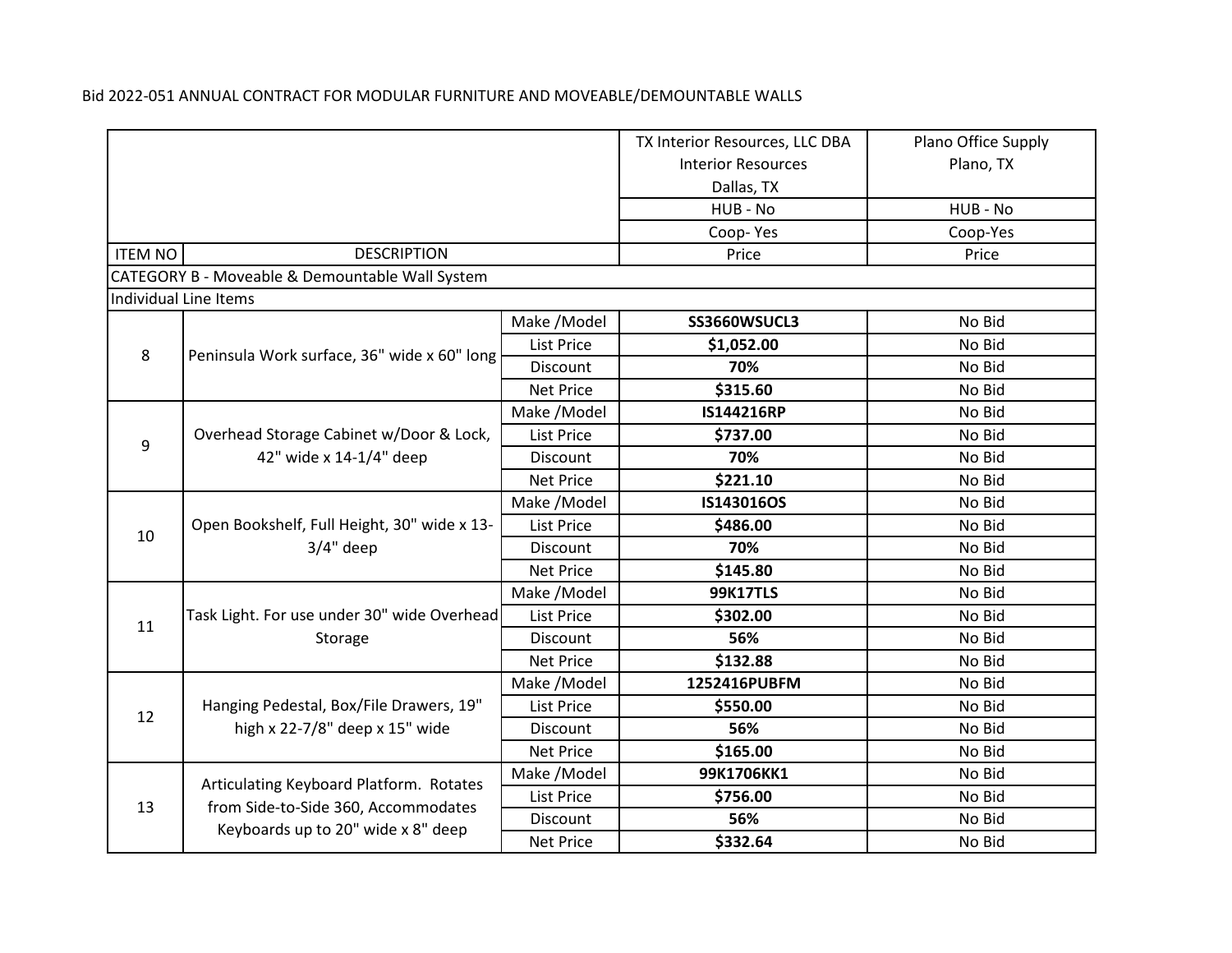|  | Bid 2022-051 ANNUAL CONTRACT FOR MODULAR FURNITURE AND MOVEABLE/DEMOUNTABLE WALLS |  |
|--|-----------------------------------------------------------------------------------|--|
|  |                                                                                   |  |

|                |                                                            |                   | TX Interior Resources, LLC DBA | Plano Office Supply |
|----------------|------------------------------------------------------------|-------------------|--------------------------------|---------------------|
|                |                                                            |                   | <b>Interior Resources</b>      | Plano, TX           |
|                |                                                            |                   | Dallas, TX                     |                     |
|                |                                                            |                   | HUB - No                       | HUB - No            |
|                |                                                            |                   | Coop-Yes                       | Coop-Yes            |
| <b>ITEM NO</b> | <b>DESCRIPTION</b>                                         |                   | Price                          | Price               |
|                | CATEGORY B - Moveable & Demountable Wall System            |                   |                                |                     |
|                | Individual Line Items                                      |                   |                                |                     |
|                |                                                            | Make / Model      | 99K1424KT                      | No Bid              |
| 14             | Slide Away Keyboard Platform. 21-1/2" wide                 | <b>List Price</b> | \$161.00                       | No Bid              |
|                | x 10" deep                                                 | Discount          | 56%                            | No Bid              |
|                |                                                            | <b>Net Price</b>  | \$70.84                        | No Bid              |
|                |                                                            | Make /Model       | 99K3620TBW                     | No Bid              |
| 15             | Fabric Tackboard, 36" wide x 16" high,<br>Grade III Fabric | <b>List Price</b> | \$252.00                       | No Bid              |
|                |                                                            | Discount          | 56%                            | No Bid              |
|                |                                                            | <b>Net Price</b>  | \$110.88                       | No Bid              |
|                |                                                            | Make /Model       | <b>Mimo</b>                    | No Bid              |
| 16             |                                                            | <b>List Price</b> | \$3,454.00                     | No Bid              |
|                | Moveable Walls, 9 ft. high x 4 ft. wide                    | <b>Discount</b>   | 45.50%                         | No Bid              |
|                |                                                            | <b>Net Price</b>  | \$1,882.43                     | No Bid              |
|                |                                                            | Make /Model       | <b>Mimo</b>                    | No Bid              |
| 17             | Demountable Walls, 9 ft. high x 4 ft. wide                 | <b>List Price</b> | \$3,454.00                     | No Bid              |
|                |                                                            | <b>Discount</b>   | 45.50%                         | No Bid              |
|                |                                                            | <b>Net Price</b>  | \$1,882.43                     | No Bid              |
|                |                                                            | Make / Model      | <b>Mimo</b>                    | No Bid              |
| 18             | Glass Panels, Full Height, 9 ft. high x 4 ft.              | <b>List Price</b> | \$2,519.00                     | No Bid              |
|                | wide                                                       | Discount          | 45.50%                         | No Bid              |
|                |                                                            | <b>Net Price</b>  | \$1,372.86                     | No Bid              |
|                |                                                            | Make / Model      | <b>Mimo</b>                    | No Bid              |
| 19             |                                                            | <b>List Price</b> | \$3,701.00                     | No Bid              |
|                | Door Units, 9 ft. high x 3 ft. wide                        | Discount          | 45.50%                         | No Bid              |
|                |                                                            | <b>Net Price</b>  | \$2,017.05                     | No Bid              |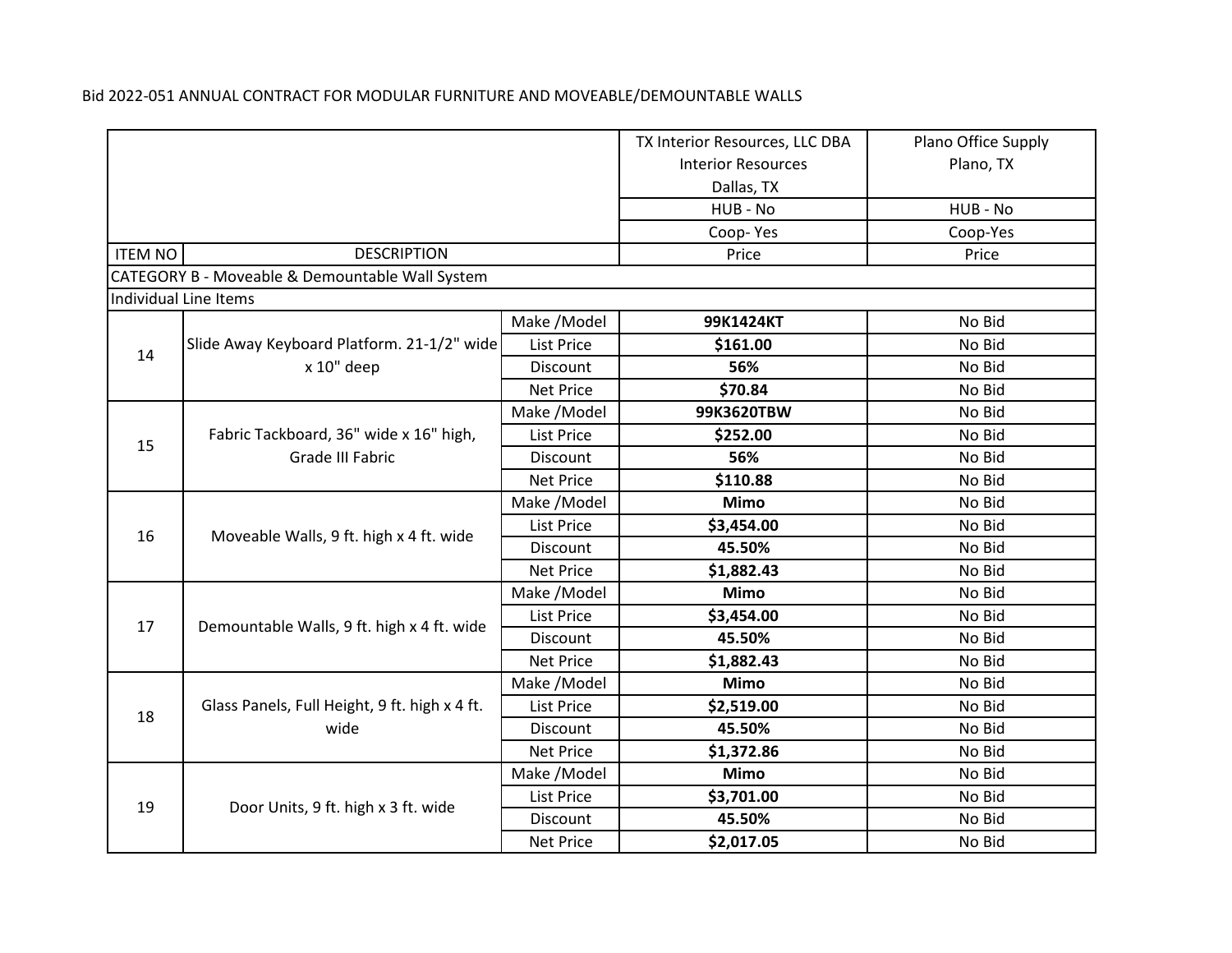|                                                            |                                                                            |                           | TX Interior Resources, LLC DBA | Plano Office Supply      |  |  |
|------------------------------------------------------------|----------------------------------------------------------------------------|---------------------------|--------------------------------|--------------------------|--|--|
|                                                            |                                                                            | <b>Interior Resources</b> | Plano, TX                      |                          |  |  |
|                                                            |                                                                            |                           | Dallas, TX                     |                          |  |  |
|                                                            |                                                                            |                           | HUB - No                       | HUB - No                 |  |  |
|                                                            |                                                                            |                           | Coop-Yes                       | Coop-Yes                 |  |  |
| <b>ITEM NO</b>                                             | <b>DESCRIPTION</b>                                                         |                           | Price                          | Price                    |  |  |
|                                                            | CATEGORY B - Moveable & Demountable Wall System                            |                           |                                |                          |  |  |
|                                                            | Individual Line Items                                                      |                           |                                |                          |  |  |
|                                                            |                                                                            | Make / Model              | <b>Mimo</b>                    | No Bid                   |  |  |
| 20                                                         |                                                                            | <b>List Price</b>         | <b>Included in Door Unit</b>   | No Bid                   |  |  |
|                                                            | Hinges                                                                     | <b>Discount</b>           | <b>Included in Door Unit</b>   | No Bid                   |  |  |
|                                                            |                                                                            | <b>Net Price</b>          | <b>Included in Door Unit</b>   | No Bid                   |  |  |
|                                                            | Lock Sets                                                                  | Make /Model               | <b>Mimo</b>                    | No Bid                   |  |  |
| 21                                                         |                                                                            | <b>List Price</b>         | \$1,479.00                     | No Bid                   |  |  |
|                                                            |                                                                            | Discount                  | 45.50%                         | No Bid                   |  |  |
|                                                            |                                                                            | <b>Net Price</b>          | \$806.06                       | No Bid                   |  |  |
| Bid Total Category B - Moveable & Demountable Wall System: |                                                                            |                           | \$11,288.27                    | No Bid                   |  |  |
|                                                            | CATEGORY C - Modular Furniture System                                      |                           |                                |                          |  |  |
|                                                            | C-1: Modular Furniture System with Accessories, 3" Panel, Project Discount |                           |                                |                          |  |  |
|                                                            | Discount from Published List Price                                         |                           | 73%                            | 65%                      |  |  |
| Warranty:                                                  |                                                                            |                           | Lifetime                       | Written Limited Lifetime |  |  |
|                                                            | Product Line Bidding:                                                      |                           | <b>Kimball Narrate</b>         | <b>HON Abound</b>        |  |  |
|                                                            | Other product lines included in this discount:                             |                           | <b>Kimball Perks</b>           | None                     |  |  |
| Are Offered Product Lines Greenguard Certified?            |                                                                            |                           | Yes                            | <b>Yes</b>               |  |  |
|                                                            | Individual Line Items                                                      |                           |                                |                          |  |  |
|                                                            |                                                                            | Make / Model              | 93P425FNITTTA                  | No Bid                   |  |  |
| $\mathbf{1}$                                               | Standard Acoustical Panel, 62" high x 42"                                  | <b>List Price</b>         | \$1,207.00                     | No Bid                   |  |  |
|                                                            | wide, Grade III Fabric                                                     | Discount                  | 73%                            | No Bid                   |  |  |
|                                                            |                                                                            | <b>Net Price</b>          | \$325.89                       | No Bid                   |  |  |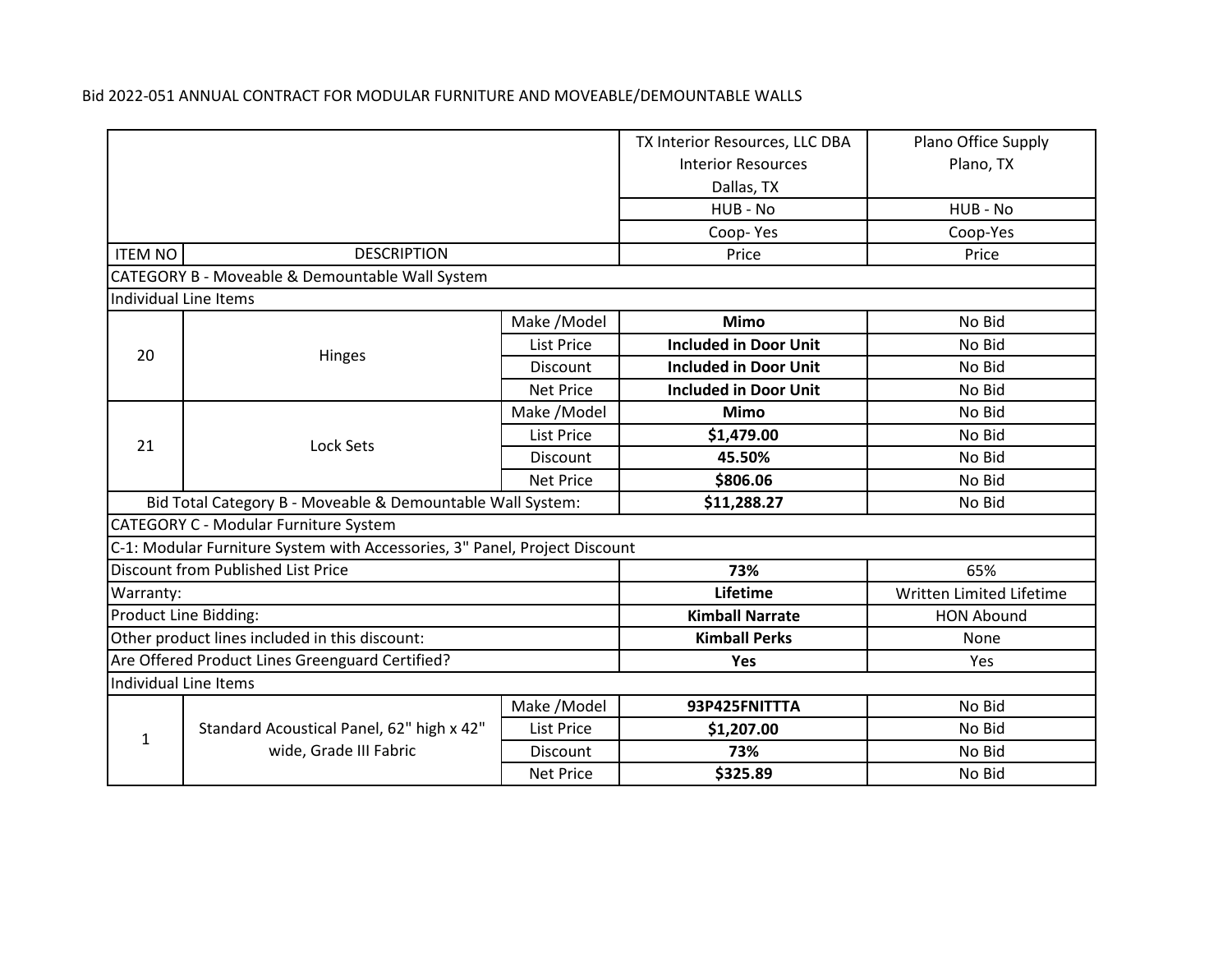| Bid 2022-051 ANNUAL CONTRACT FOR MODULAR FURNITURE AND MOVEABLE/DEMOUNTABLE WALLS |  |
|-----------------------------------------------------------------------------------|--|
|-----------------------------------------------------------------------------------|--|

|                |                                              |                   | TX Interior Resources, LLC DBA | Plano Office Supply |
|----------------|----------------------------------------------|-------------------|--------------------------------|---------------------|
|                |                                              |                   | <b>Interior Resources</b>      | Plano, TX           |
|                |                                              |                   | Dallas, TX                     |                     |
|                |                                              |                   | HUB - No                       | HUB - No            |
|                |                                              |                   | Coop-Yes                       | Coop-Yes            |
| <b>ITEM NO</b> | <b>DESCRIPTION</b>                           |                   | Price                          | Price               |
|                | <b>CATEGORY C - Modular Furniture System</b> |                   |                                |                     |
|                | Individual Line Items                        |                   |                                |                     |
|                |                                              | Make /Model       | 93P254FNITTTA                  | No Bid              |
| $\overline{2}$ | Wire Management Acoustical Panel, 62"        | <b>List Price</b> | \$809.00                       | No Bid              |
|                | high x 12" wide Grade III Fabric             | <b>Discount</b>   | 73%                            | No Bid              |
|                |                                              | <b>Net Price</b>  | \$218.43                       | No Bid              |
|                |                                              | Make /Model       | 93P306FNITTTA                  | No Bid              |
| $\overline{3}$ | Standard Acoustical Panel, 80" high x 30"    | List Price        | \$1,195.00                     | No Bid              |
|                | wide, Grade III Fabric                       | Discount          | 73%                            | No Bid              |
|                |                                              | <b>Net Price</b>  | \$322.65                       | No Bid              |
|                |                                              | Make /Model       | 93P305FNITTTGAP                | No Bid              |
|                |                                              | List Price        | \$1,410.00                     | No Bid              |
| 4              | Glazed Panel, 62" high x 30" wide            | Discount          | 73%                            | No Bid              |
|                |                                              | <b>Net Price</b>  | \$380.70                       | No Bid              |
|                |                                              | Make / Model      | <b>SS2436WSSL3</b>             | <b>HWR2436PN</b>    |
| 5              | Standard T-Mold Edge Work surface, 24"       | <b>List Price</b> | \$324.00                       | \$407.00            |
|                | deep x 36" wide                              | Discount          | 73%                            | 65.10%              |
|                |                                              | <b>Net Price</b>  | \$87.48                        | \$142.04            |
|                |                                              | Make /Model       | <b>SS3072WSSL3</b>             | <b>HWR3072PN</b>    |
| 6              | Standard T-Mold Edge Work surface, 30"       | <b>List Price</b> | \$625.00                       | \$696.00            |
|                | deep x 72" wide                              | Discount          | 73%                            | 65.10%              |
|                |                                              | <b>Net Price</b>  | \$168.75                       | \$242.90            |
|                |                                              | Make /Model       | SS3042423OWSCCL3               | <b>HWC2430P</b>     |
| $\overline{7}$ | Standard Corner Work surface, 42" wide x     | List Price        | \$702.00                       | \$770.00            |
|                | 30" deep                                     | Discount          | 73%                            | 65.10%              |
|                |                                              | <b>Net Price</b>  | \$189.54                       | \$268.73            |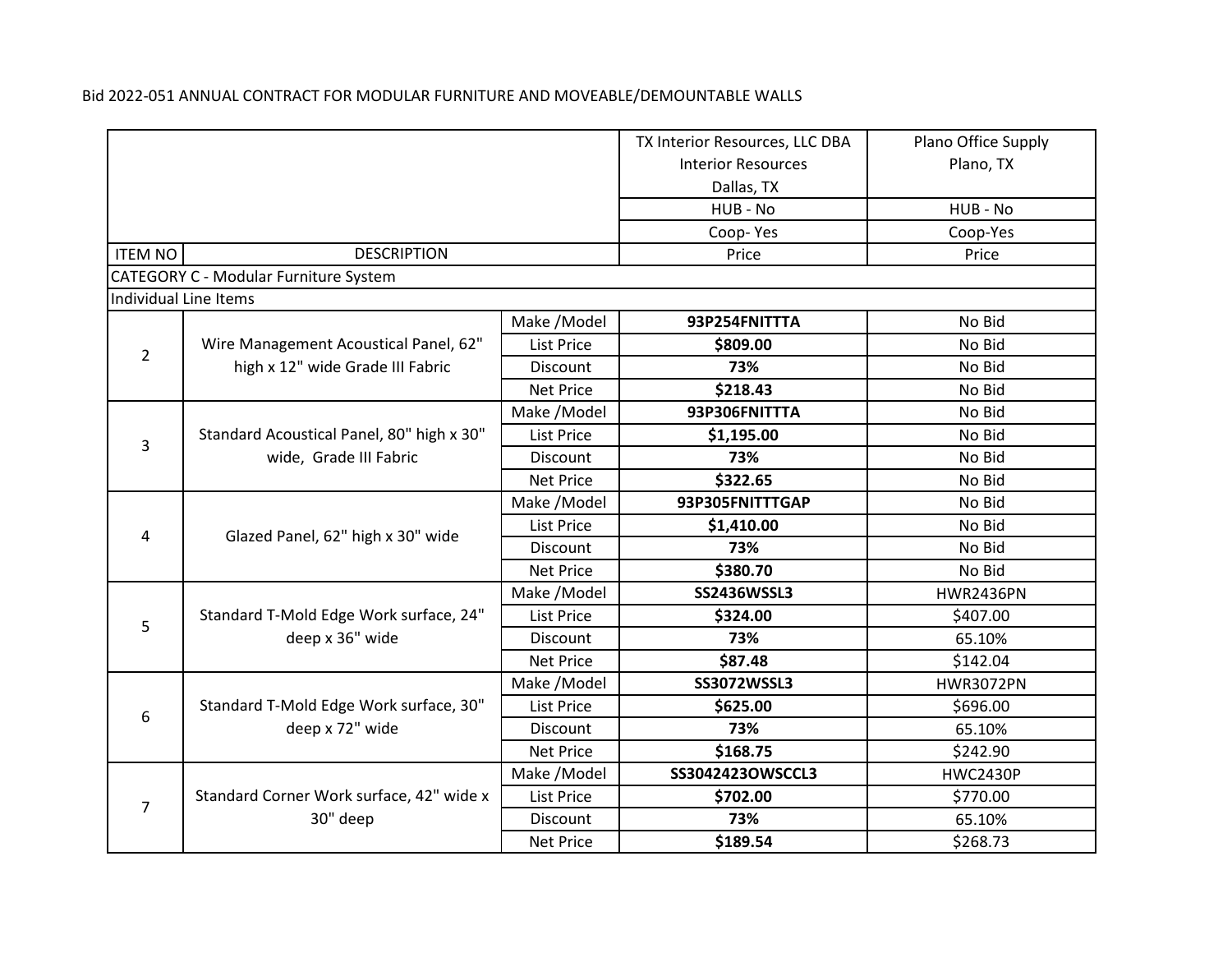|                       |                                                                    |                   | TX Interior Resources, LLC DBA | Plano Office Supply |
|-----------------------|--------------------------------------------------------------------|-------------------|--------------------------------|---------------------|
|                       |                                                                    |                   | <b>Interior Resources</b>      | Plano, TX           |
|                       |                                                                    |                   | Dallas, TX                     |                     |
|                       |                                                                    |                   | HUB - No                       | HUB - No            |
|                       |                                                                    |                   | Coop-Yes                       | Coop-Yes            |
| <b>ITEM NO</b>        | <b>DESCRIPTION</b>                                                 |                   | Price                          | Price               |
|                       | <b>CATEGORY C - Modular Furniture System</b>                       |                   |                                |                     |
| Individual Line Items |                                                                    |                   |                                |                     |
|                       |                                                                    | Make / Model      | SS3660WSUCL3                   | <b>HWP3066P</b>     |
| 8                     | Peninsula Work surface, 36" wide x 60" long                        | <b>List Price</b> | \$1,052.00                     | \$811.00            |
|                       |                                                                    | <b>Discount</b>   | 73%                            | 65.10%              |
|                       |                                                                    | <b>Net Price</b>  | \$284.04                       | \$283.04            |
|                       |                                                                    | Make /Model       | IS144216RP                     | HRVOH42FM           |
| 9                     | Overhead Storage Cabinet w/Door & Lock,<br>42" wide X 14-1/4" deep | List Price        | \$737.00                       | \$730.00            |
|                       |                                                                    | <b>Discount</b>   | 73%                            | 65.10%              |
|                       |                                                                    | <b>Net Price</b>  | \$198.99                       | \$254.77            |
|                       | Open Bookshelf, Full Height, 30" wide x 13-<br>$3/4"$ deep         | Make / Model      | IS143016OS                     | <b>HRV5H30</b>      |
| 10                    |                                                                    | <b>List Price</b> | \$486.00                       | \$306.00            |
|                       |                                                                    | Discount          | 73%                            | 65.10%              |
|                       |                                                                    | <b>Net Price</b>  | \$131.22                       | \$106.79            |
|                       |                                                                    | Make /Model       | <b>99K17TLS</b>                | HH870930            |
| 11                    | Task Lighting, For use under 30" wide<br>overhead storage          | <b>List Price</b> | \$302.00                       | \$271.00            |
|                       |                                                                    | <b>Discount</b>   | 56%                            | 65.10%              |
|                       |                                                                    | <b>Net Price</b>  | \$132.88                       | \$94.58             |
|                       |                                                                    | Make /Model       | 12S2415PUBFM                   | HI4917R             |
| 12                    | Honing Pedestal, Bloc/File Drawers, 19" high                       | List Price        | \$550.00                       | \$358.00            |
|                       | X 22-7/8" deep X 15" wide                                          | Discount          | 73%                            | 65.10%              |
|                       |                                                                    | <b>Net Price</b>  | \$148.50                       | \$229.04            |
|                       | Articulating Keyboard Platform. Rotates 360                        | Make / Model      | 99K1706KK1                     | <b>HRTMID</b>       |
| 13                    |                                                                    | List Price        | \$756.00                       | \$607.00            |
|                       | Accommodated Keyboards up to 20"wide X                             | Discount          | 56%                            | 65.10%              |
|                       | 16" deep<br><b>Net Price</b>                                       |                   | \$332.64                       | \$211.84            |